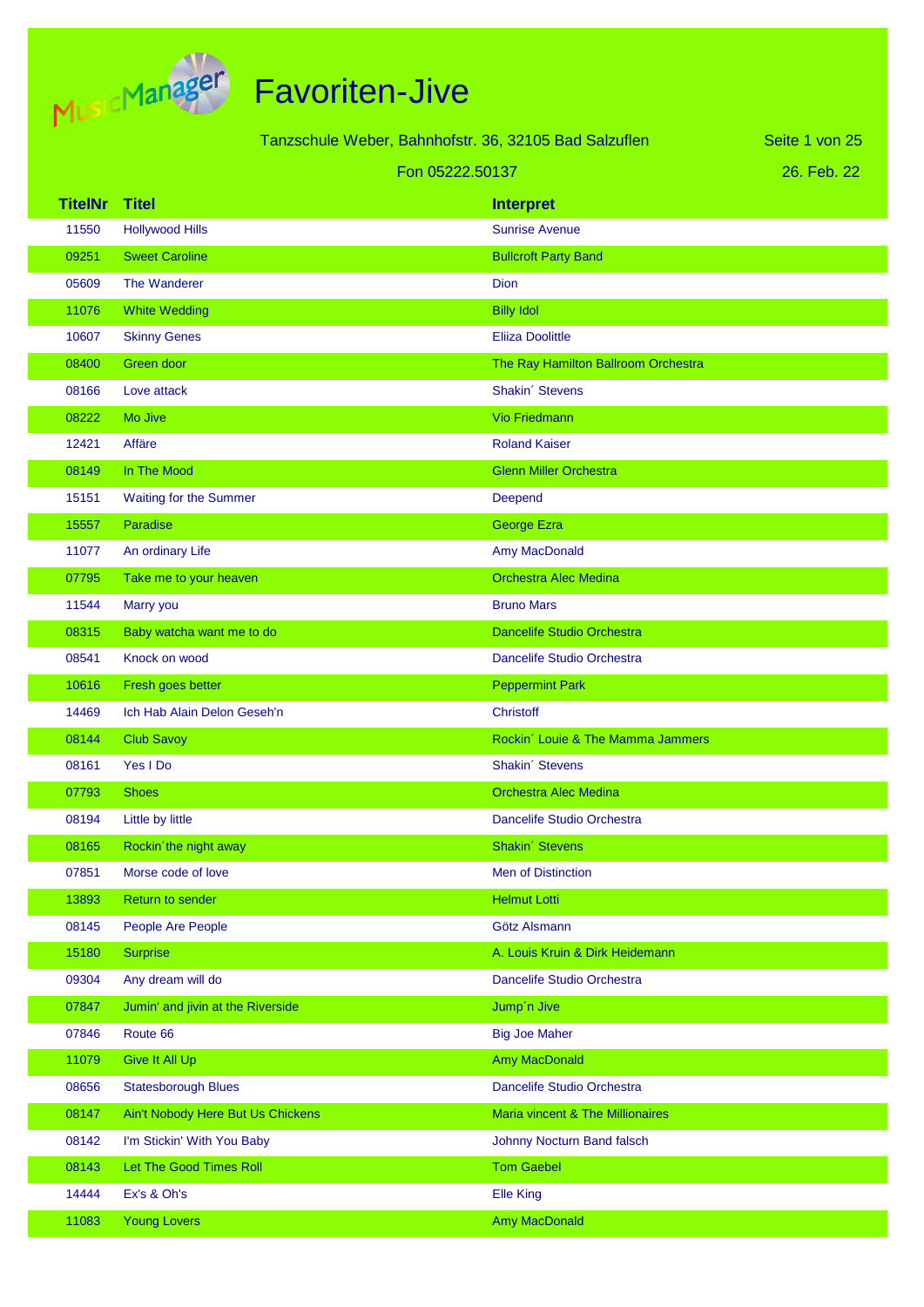

|                |                                  | Tanzschule Weber, Bahnhofstr. 36, 32105 Bad Salzuflen | Seite 2 von 25 |
|----------------|----------------------------------|-------------------------------------------------------|----------------|
|                |                                  | Fon 05222.50137                                       | 26. Feb. 22    |
| <b>TitelNr</b> | <b>Titel</b>                     | <b>Interpret</b>                                      |                |
| 09082          | When you're gone                 | Tony Evans & His Orchestra                            |                |
| 08761          | Beauty on the TV screen          | Lou Bega                                              |                |
| 07760          | <b>Helpless</b>                  | Dancelife Studio Orchestra                            |                |
| 11087          | <b>Highway to hell</b>           | <b>Tom Gaebel</b>                                     |                |
| 09252          | If U seek Amy                    | Joona                                                 |                |
| 09775          | Day by Day                       | <b>Hooters</b>                                        |                |
| 03432          | Rote Lippen soll man küssen      | <b>Ambros Seelos</b>                                  |                |
| 09273          | No one can ever change my mind   | <b>Orchestra Alec Medina</b>                          |                |
| 11910          | Ich will doch nur tanzen         | <b>Rockstroh</b>                                      |                |
| 07848          | Just let it rip                  | <b>Eric Allison</b>                                   |                |
| 07688          | <b>Green onions</b>              | Dancelife Studio Orchestra                            |                |
| 12878          | Atemlos durch die Nacht          | <b>Helene Fischer</b>                                 |                |
| 14424          | <b>Der Deal</b>                  | <b>Michelle</b>                                       |                |
| 07853          | Why o why                        | Joe Houston & Otis Grand                              |                |
| 10283          | You are my favorite girl         | verschiedene Interpreten                              |                |
| 04871          | Hafanana                         | <b>Casa Musica</b>                                    |                |
| 08539          | My man is a sweet man            | Dancelife Studio Orchestra                            |                |
| 08580          | <b>High wire</b>                 | <b>Dancelife Studio Orchestra</b>                     |                |
| 07849          | For you my love                  | Nighthawks                                            |                |
| 07845          | <b>Sweet home Chicago</b>        | <b>All Stars Blues Band</b>                           |                |
| 15177          | <b>Cotton Candy Heart</b>        | <b>Anne Becker</b>                                    |                |
| 08164          | The night time is the right time | Shakin' Stevens                                       |                |
| 08146          | <b>Palm Tree Tie</b>             | Mitch Woods & His Rocket 88s                          |                |
| 14634          | <b>Walk</b>                      | <b>Tanzorchester Klaus Hallen</b>                     |                |
| 11028          | When the going gets tough        | <b>Billy Ocean</b>                                    |                |
| 11095          | Nur mit Dir                      | <b>Jule Neigel</b>                                    |                |
| 08141          | <b>Fine Brown Frame</b>          | Lou Rawls                                             |                |
| 11840          | <b>Mary Pickford</b>             | <b>Katie Melua</b>                                    |                |
| 07852          | East coast shuffle               | <b>Ziffy Putnam</b>                                   |                |
| 08314          | I need some money                | Dancelife Studio Orchestra                            |                |
| 08316          | Let it rip                       | Dancelife Studio Orchestra                            |                |
| 12274          | Lollipop                         | <b>The Chordettes</b>                                 |                |
| 07696          | How sweet it is                  | Dancelife Studio Orchestra                            |                |
| 07843          | Girls got rhythm                 | <b>Andy Swindell</b>                                  |                |
| 09611          | Good rockin Daddy                | Dancelife Studio Orchestra                            |                |
| 07856          | At the zoo                       | Aquablue                                              |                |
| 07844          | Sh-Boom                          | <b>Embers</b>                                         |                |
| 07854          | <b>Beehive Boogie</b>            | <b>Big Joe Maher</b>                                  |                |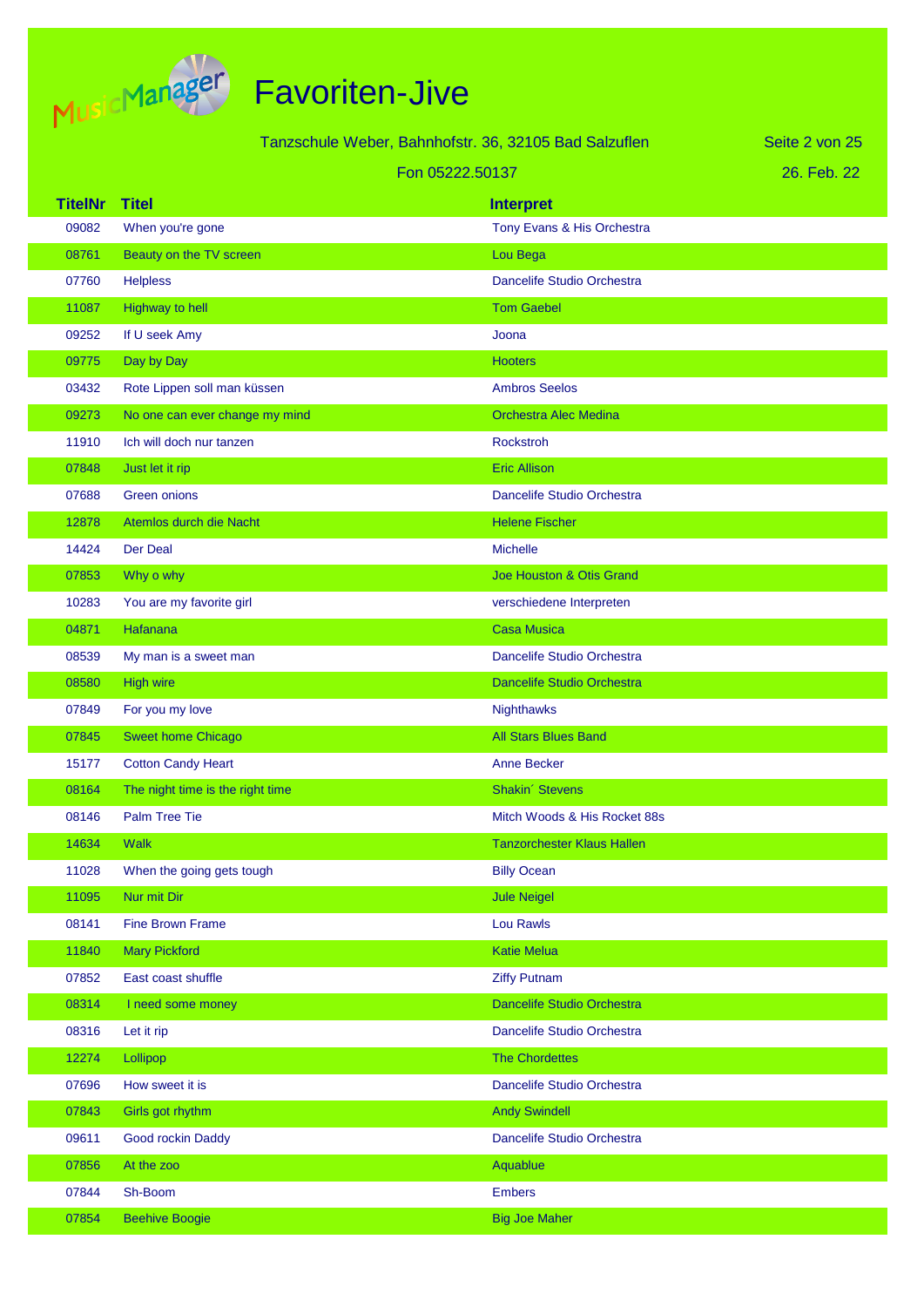

|                | Tanzschule Weber, Bahnhofstr. 36, 32105 Bad Salzuflen |                                   | Seite 3 von 25 |
|----------------|-------------------------------------------------------|-----------------------------------|----------------|
|                | Fon 05222.50137                                       |                                   | 26. Feb. 22    |
| <b>TitelNr</b> | <b>Titel</b>                                          | <b>Interpret</b>                  |                |
| 11096          | Tanz mit mir                                          | <b>Jule Neigel</b>                |                |
| 08138          | My Baby Just Cares For Me                             | <b>Nina Simone</b>                |                |
| 14477          | Lampenfieber                                          | <b>Gitte Haenning</b>             |                |
| 10265          | Does your mother know                                 | Abba                              |                |
| 13150          | <b>Green Door</b>                                     | Shakin' Stevens                   |                |
| 14108          | Rote Lippen Soll Man Küssen                           | <b>Tommy Steiner</b>              |                |
| 11955          | Überdosis Glück                                       | Rosenstolz                        |                |
| 14499          | Strohblumen                                           | <b>Tom Astor</b>                  |                |
| 14480          | Verlieb' Dich Nie Nach Mitternacht                    | <b>Helene Fischer</b>             |                |
| 08223          | Sweet escape                                          | <b>Vio Friedmann</b>              |                |
| 08140          | No More Love                                          | <b>Lily Wilde</b>                 |                |
| 08313          | <b>Statesboro Blues</b>                               | <b>Dancelife Studio Orchestra</b> |                |
| 11081          | <b>Spark</b>                                          | Amy MacDonald                     |                |
| 12271          | Da doo ron ron                                        | <b>Crystals</b>                   |                |
| 13896          | Good luck charm                                       | <b>Helmut Lotti</b>               |                |
| 12680          | Rocking all over the world                            | <b>Status Quo</b>                 |                |
| 07850          | Midnight rambler                                      | <b>Big Joe Maher</b>              |                |
| 10356          | Take it uptown                                        | The Dynamic Breaker               |                |
| 12390          | It's a beautiful day                                  | Michael Bublé                     |                |
| 15421          | Jump (For My Love)                                    | <b>Pointer Sisters</b>            |                |
| 15417          | <b>Baby You've Got What It Takes</b>                  | Michael Bublé                     |                |
| 14593          | <b>Marry You</b>                                      | <b>Orchestra Alec Medina</b>      |                |
| 13943          | The Road To Hell                                      | <b>Chris Rea</b>                  |                |
| 14865          | Königin                                               | Rosenstolz                        |                |
| 10362          | 3935 West End Avenue                                  | The Dynamic Breaker               |                |
| 11878          | Du und die, das geht nie                              | <b>Michelle</b>                   |                |
| 13231          | Achin', Breakin' Heart                                | George Jones                      |                |
| 13158          | A Letter To You                                       | Shakin' Stevens                   |                |
| 06994          | Sweet little girl                                     | <b>Powder Blues</b>               |                |
| 11486          | The edge of heaven                                    | Wham                              |                |
| 11450          | Das Einmaleins der Liebe                              | <b>Maite Kelly</b>                |                |
| 15491          | <b>Crazy Little Thing Called Love</b>                 | Queen                             |                |
| 11558          | Julia                                                 | <b>Chris Rea</b>                  |                |
| 15122          | Liebe, Nein Danke!                                    | <b>Gitte Haenning</b>             |                |
| 14714          | Herzbeben                                             | <b>Helene Fischer</b>             |                |
| 12144          | Wahnsinn (Hölle, Hölle, Hölle)                        | Lollies                           |                |
| 11553          | Road to hell                                          | <b>Chris Rea</b>                  |                |
| 14624          | <b>Lips Are Moving</b>                                | <b>Tanzorchester Klaus Hallen</b> |                |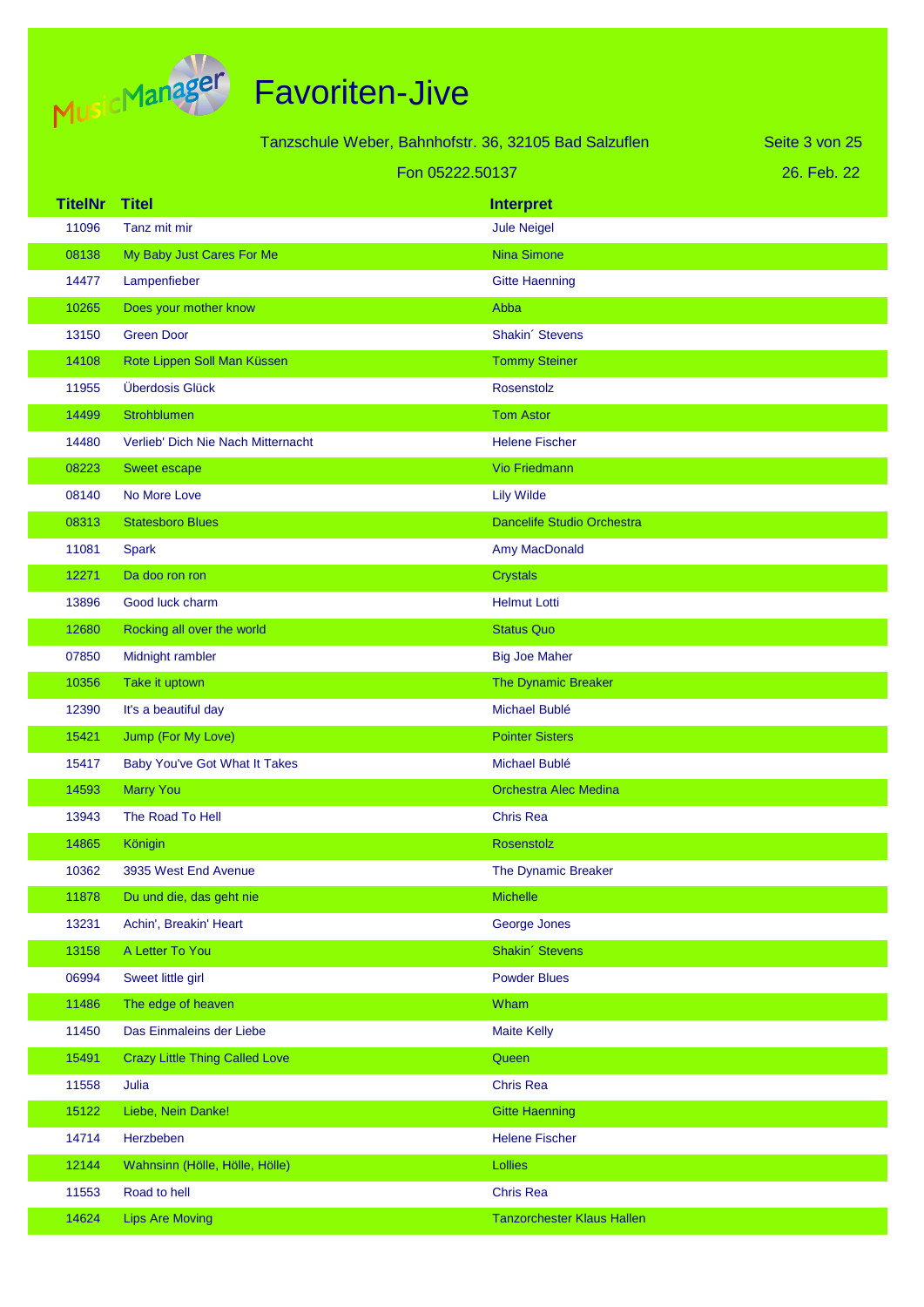

|                | Tanzschule Weber, Bahnhofstr. 36, 32105 Bad Salzuflen |                                | Seite 4 von 25 |
|----------------|-------------------------------------------------------|--------------------------------|----------------|
|                | Fon 05222.50137                                       |                                | 26. Feb. 22    |
| <b>TitelNr</b> | <b>Titel</b>                                          | <b>Interpret</b>               |                |
| 13165          | A Little Boogie Woogie (In The Back Of My Mind)       | Shakin' Stevens                |                |
| 12219          | Ein Herz kann man nicht reparieren                    | <b>Udo Lindenberg</b>          |                |
| 13153          | A Rockin' Good Way (To Mess Around And Fall In Love)  | Shakin' Stevens & Bonnie Tyler |                |
| 12396          | After all                                             | Michael Bublé                  |                |
| 14519          | <b>Boot Scootin' Boogie</b>                           | <b>Brooks &amp; Dunn</b>       |                |
| 12676          | <b>Altes Fieber</b>                                   | Die toten Hosen                |                |
| 13168          | I'll Be Satisfied                                     | Shakin' Stevens                |                |
| 10748          | <b>Blue Shadows</b>                                   | <b>The Blasters</b>            |                |
| 13361          | There Ain't Nothin' Wrong With The Radio              | <b>Aaron Tippin</b>            |                |
| 12751          | Ich wette 1 Million                                   | Ibo                            |                |
| 12864          | Unsterblich verliebt                                  | Ina Deter                      |                |
| 13972          | Mein Plan Fürs Nächste Leben                          | Claudia Jung                   |                |
| 00917          | Hot Patootie - Bless My Soul                          | <b>Werner Tauber</b>           |                |
| 12841          | Leben so wie ist es mag                               | <b>Volker Lechtenbrink</b>     |                |
| 11865          | <b>Letzter Tag</b>                                    | Luxuslärm                      |                |
| 13148          | Cry Just A Little Bit                                 | Shakin' Stevens                |                |
| 10359          | Take out some insurance                               | The Dynamic Breaker            |                |
| 12443          | The one got away                                      | <b>Bfa Bambino</b>             |                |
| 12324          | $M + F$                                               | Die Ärzte                      |                |
| 13139          | I Don't Dance                                         | <b>Sunrise Avenue</b>          |                |
| 13406          | If I Ever Fall In Love With A Honky Tonk Girl         | <b>Faron Young</b>             |                |
| 15426          | <b>Golden Age</b>                                     | <b>MICHAEL PATRICK KELLY</b>   |                |
| 12671          | I come in peace                                       | <b>Joe Cocker</b>              |                |
| 12388          | Drive by                                              | <b>Train</b>                   |                |
| 01077          | Alles nur geklaut                                     | Die Prinzen                    |                |
| 12416          | Du, du gehst an mir vorbei                            | Götz Alsmann                   |                |
| 14517          | Way Too Much Time On My Hands                         | <b>Bill Anderson</b>           |                |
| 12357          | All about the money                                   | Timati & La La Land            |                |
| 10781          | Le Boulevard                                          | <b>Claude Blouin</b>           |                |
| 13162          | <b>Breaking Up My Heart</b>                           | Shakin' Stevens                |                |
| 15398          | Some Kind Of Trouble                                  | <b>Tanya Tucker</b>            |                |
| 11602          | Marry you                                             | <b>Bruno Mars</b>              |                |
| 15396          | Man! I Feel Like A Woman                              | Shania Twain                   |                |
| 11078          | Don't tell me that it's over with lyrics              | <b>Amy MacDonald</b>           |                |
| 13152          | What Do You Want To Make Those Eyes At Me For         | Shakin' Stevens                |                |
| 12423          | Zeit                                                  | Angelika Milster               |                |
| 11573          | <b>Spark</b>                                          | Amy MacDonald                  |                |
| 13035          | These are the words                                   | <b>James Blunt</b>             |                |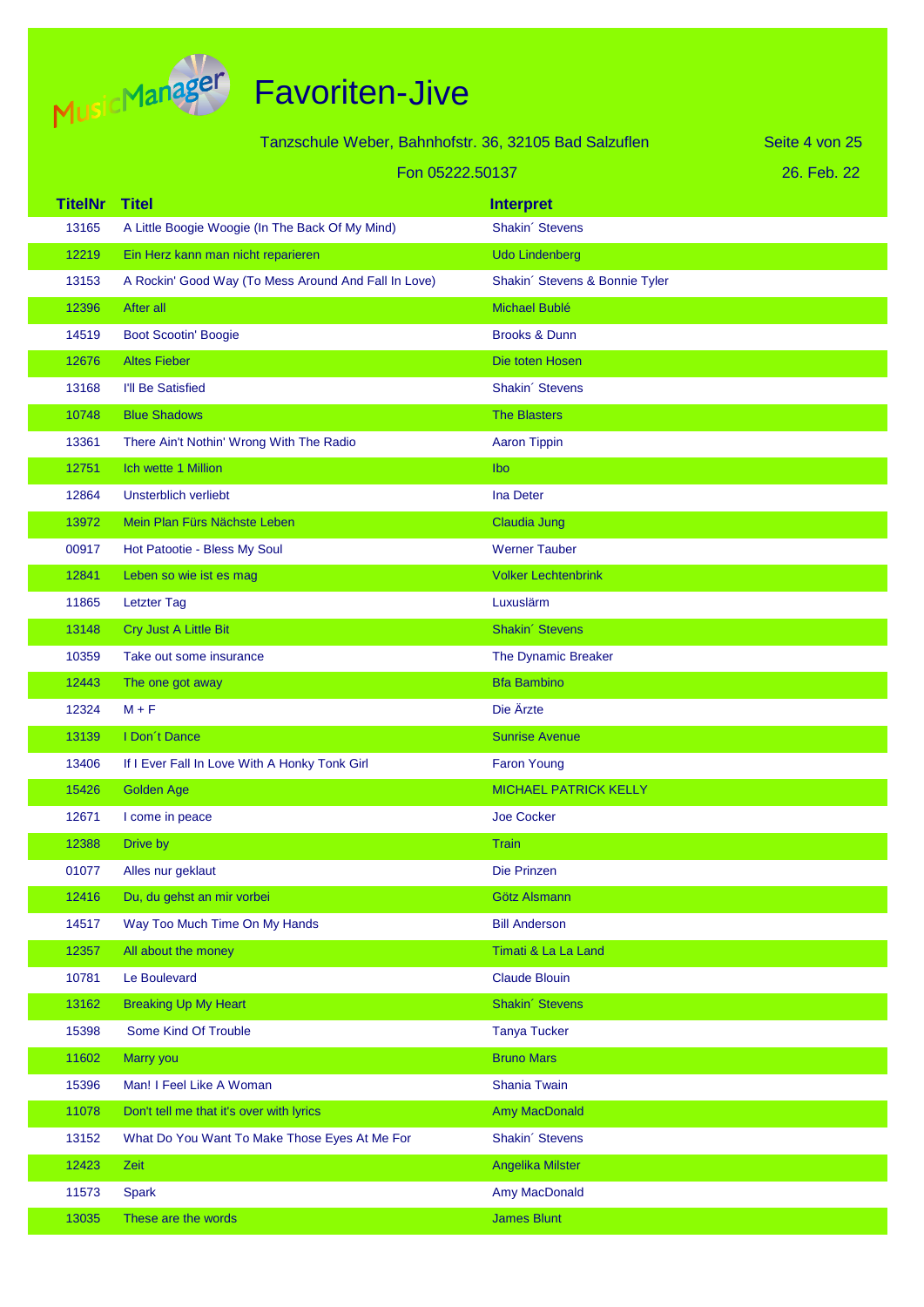

| Tanzschule Weber, Bahnhofstr. 36, 32105 Bad Salzuflen<br>Seite 5 von 25 |                                       |                             |             |
|-------------------------------------------------------------------------|---------------------------------------|-----------------------------|-------------|
| Fon 05222.50137                                                         |                                       |                             | 26. Feb. 22 |
| <b>TitelNr</b>                                                          | <b>Titel</b>                          | <b>Interpret</b>            |             |
| 06991                                                                   | <b>Buzzard Luck</b>                   | <b>Powder Blues</b>         |             |
| 07002                                                                   | <b>Your Daddy</b>                     | <b>Powder Blues</b>         |             |
| 11414                                                                   | <b>Steamy windows</b>                 | <b>Tina Turner</b>          |             |
| 13034                                                                   | Superstar                             | <b>James Blunt</b>          |             |
| 12370                                                                   | My life is a party                    | Italobrothers               |             |
| 00299                                                                   | <b>Holding Out for A Hero</b>         | <b>Bonnie Tyler</b>         |             |
| 15418                                                                   | The Way You Make Me Feel              | Michael Jackson             |             |
| 07179                                                                   | Yes I do                              | Shakin' Stevens             |             |
| 13216                                                                   | (Don't Take Her) She's All I've Got   | Johnny Paycheck             |             |
| 11101                                                                   | Haven't Met You Yet                   | Michael Bublé               |             |
| 13383                                                                   | Dabei Wollten Wir Nur Eine Nacht      | André Stade                 |             |
| 12432                                                                   | 22                                    | <b>Lily Allen</b>           |             |
| 05776                                                                   | <b>Go Out Dancing</b>                 | <b>Rod Stewart</b>          |             |
| 11600                                                                   | <b>Runaway Baby</b>                   | <b>Bruno Mars</b>           |             |
| 14515                                                                   | No Fair Falling In Love               | <b>Bill Anderson</b>        |             |
| 11571                                                                   | Give it all up                        | Amy MacDonald               |             |
| 14506                                                                   | <b>Tall, Tall Trees</b>               | Alan Jackson                |             |
| 00349                                                                   | Why Why Why                           | <b>Kelly Family</b>         |             |
| 12184                                                                   | Der Greis ist heiß                    | <b>Udo Lindenberg</b>       |             |
| 09637                                                                   | <b>Bad Medicine</b>                   | <b>Bon Jovi</b>             |             |
| 11458                                                                   | Mutti wird Dich lieben                | <b>Maite Kelly</b>          |             |
| 09654                                                                   | <b>Hammer to Fall</b>                 | Queen                       |             |
| 12672                                                                   | <b>Wild love</b>                      | <b>Rea Garvey</b>           |             |
| 13375                                                                   | Summer Of '69                         | <b>Bryan Adams</b>          |             |
| 15410                                                                   | Pflaster (Vorspiel 40 Sek.)           | $lch + lch$                 |             |
| 06028                                                                   | When the rain begins to fall          | Jermaine Jackson&Pia Zadora |             |
| 13169                                                                   | Feel The Need In Me                   | Shakin' Stevens             |             |
| 11563                                                                   | I can hear your heartbeat             | <b>Chris Rea</b>            |             |
| 05922                                                                   | Do you love me                        | <b>Cindy Outshoorn</b>      |             |
| 06016                                                                   | The harder I try                      | <b>Brother Beyond</b>       |             |
| 07596                                                                   | Love attack                           | Shakin' Stevens             |             |
| 00653                                                                   | <b>Flames of Paradise</b>             | <b>Jennifer Rush</b>        |             |
| 06539                                                                   | Ohne Krimi geht die Mimi nie ins Bett | <b>Bill Ramsey</b>          |             |
| 01264                                                                   | When The Rain Begins To Fall          | Markus Schöffl              |             |
| 07443                                                                   | Schooldays                            | <b>Bellman Blues Band</b>   |             |
| 02571                                                                   | Just a Gigolo                         | Markus Schöffl              |             |
| 03384                                                                   | <b>Gospel Boogie</b>                  | <b>Werner Tauber</b>        |             |
| 15547                                                                   | <b>Every Little Thing</b>             | <b>Carlene Carter</b>       |             |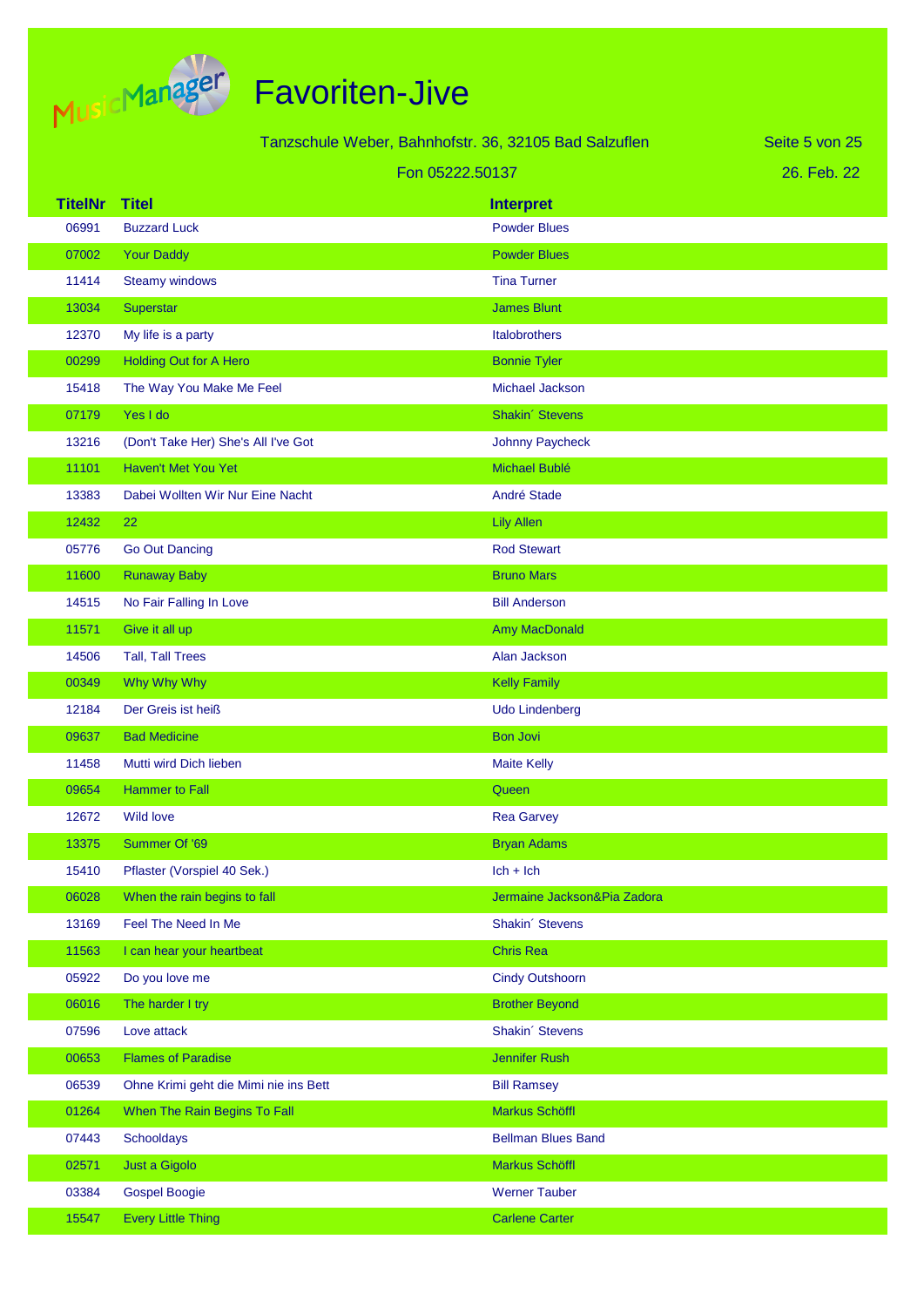

| Tanzschule Weber, Bahnhofstr. 36, 32105 Bad Salzuflen |                                   |                                    | Seite 6 von 25 |
|-------------------------------------------------------|-----------------------------------|------------------------------------|----------------|
| Fon 05222.50137                                       |                                   |                                    | 26. Feb. 22    |
| <b>TitelNr</b>                                        | <b>Titel</b>                      | <b>Interpret</b>                   |                |
| 14896                                                 | <b>Just Dance</b>                 | <b>Lady Gaga</b>                   |                |
| 01226                                                 | Choo Choo Oh Boogie               | <b>Werner Tauber</b>               |                |
| 05675                                                 | Für immer nur bei dir sein        | Karl Schmidt Big Band              |                |
| 07598                                                 | Yes I do                          | Shakin' Stevens                    |                |
| 13030                                                 | Dangerous                         | <b>James Blunt</b>                 |                |
| 06573                                                 | Lollipop                          | <b>The Chordettes</b>              |                |
| 05435                                                 | Sun fun Baby                      | <b>Passion Fruit</b>               |                |
| 04349                                                 | <b>Reet Petite</b>                | <b>Skylab Orchestra</b>            |                |
| 01043                                                 | Surfin'                           | <b>Smokie</b>                      |                |
| 07606                                                 | Queen of the hop                  | Shakin' Stevens                    |                |
| 09639                                                 | In and Out of Love                | <b>Bon Jovi</b>                    |                |
| 02913                                                 | I Saw Mommy Kissing Santa Claus   | <b>John Cougar Mellencamp</b>      |                |
| 03780                                                 | Stomp And Jump                    | unbekannter Interpret              |                |
| 05376                                                 | Hey yo                            | <b>Casa Musica</b>                 |                |
| 01647                                                 | Wake Me Up Before You Go Go       | Wham                               |                |
| 00268                                                 | <b>Only The Good Die Young</b>    | Dancelife Studio Orchestra         |                |
| 02607                                                 | 2 Become 1                        | <b>Klaus Hallen</b>                |                |
| 04630                                                 | <b>Tainted Love</b>               | <b>Soft Cell</b>                   |                |
| 06213                                                 | Uhn Tiss Uhn Tiss Uhn Tiss        | <b>Orchestra Alec Medina</b>       |                |
| 11862                                                 | Schrei so laut ich kann           | Luxuslärm                          |                |
| 00332                                                 | The boy from N.Y. City            | Dancelife Studio Orchestra         |                |
| 05612                                                 | Hit the road Jack                 | <b>Ray Charles</b>                 |                |
| 03616                                                 | My Girl Josephine                 | Kai Warner                         |                |
| 07463                                                 | <b>Matchbox</b>                   | <b>Carl Perkins</b>                |                |
| 04891                                                 | <b>Bad Bad Leroy Brown Medley</b> | Tony Evans & His Orchestra         |                |
| 12825                                                 | Jenseits von Liebe                | <b>Charly Brunner &amp; Simone</b> |                |
| 06011                                                 | Spirit in the sky                 | Doctor & the Medics                |                |
| 02939                                                 | Rockin' Around The Christmas Tree | <b>Klaus Hallen</b>                |                |
| 13427                                                 | Way down                          | <b>Klaus Hallen</b>                |                |
| 07607                                                 | Rockin'the night away             | Shakin' Stevens                    |                |
| 05113                                                 | A Letter to Me                    | Shakin' Stevens                    |                |
| 05488                                                 | Calender girl                     | <b>Klaus Hallen</b>                |                |
| 07484                                                 | Runaway                           | <b>Bon Jovi</b>                    |                |
| 02821                                                 | The Secretary                     | <b>Sailor</b>                      |                |
| 03521                                                 | <b>Walk Right Back</b>            | Dancelife Studio Orchestra         |                |
| 00843                                                 | Some kind of wonderful            | <b>Vio Friedmann</b>               |                |
| 04332                                                 | Wake Up, Little Susie             | <b>Skylab Orchestra</b>            |                |
| 07532                                                 | Haven must have sent you          | <b>Klaus Hallen</b>                |                |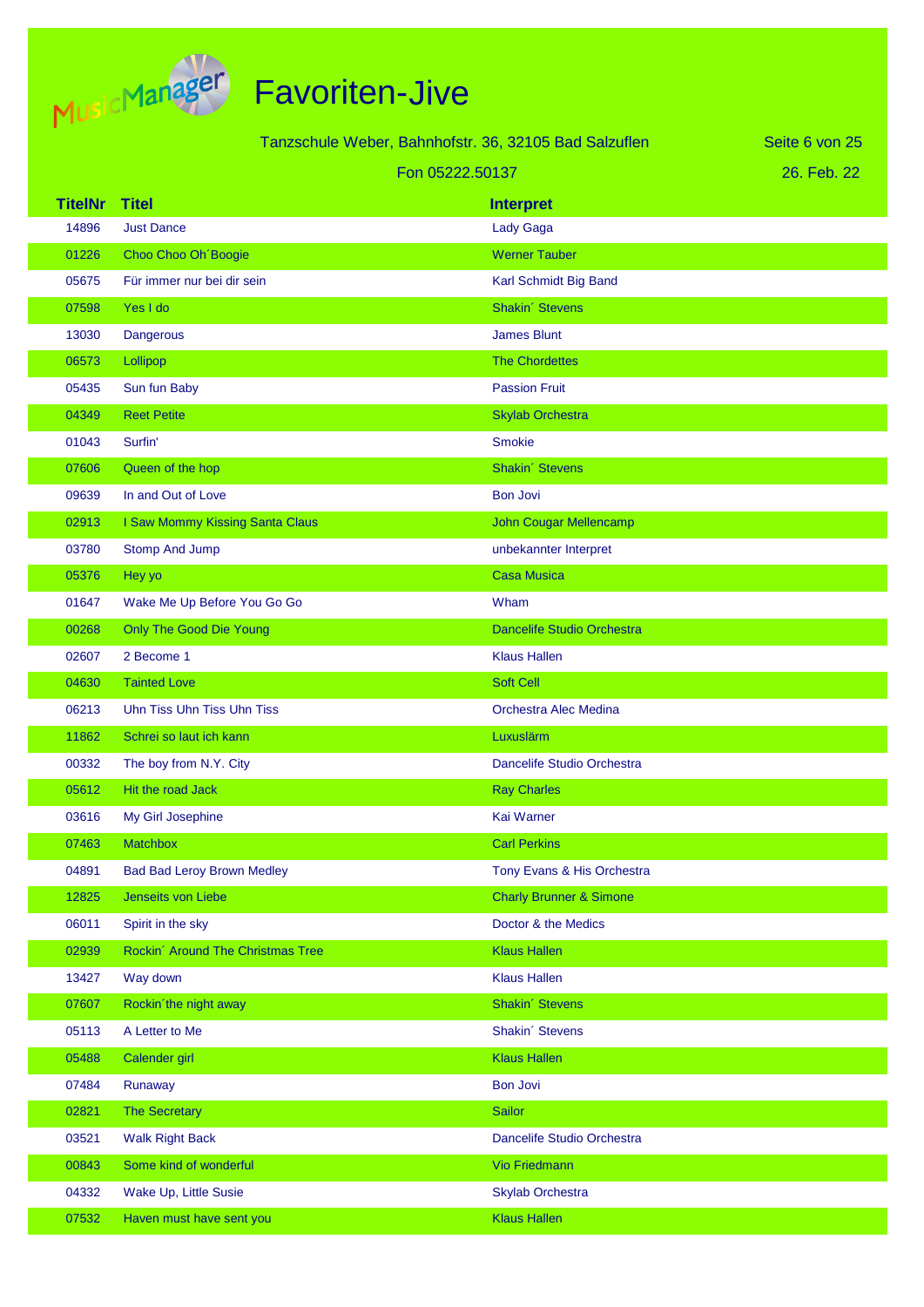

|                |                                  | Tanzschule Weber, Bahnhofstr. 36, 32105 Bad Salzuflen | Seite 7 von 25 |
|----------------|----------------------------------|-------------------------------------------------------|----------------|
|                |                                  | Fon 05222.50137                                       | 26. Feb. 22    |
| <b>TitelNr</b> | <b>Titel</b>                     | <b>Interpret</b>                                      |                |
| 05550          | The whole world                  | <b>Casa Musica</b>                                    |                |
| 12173          | <b>Mein Ding</b>                 | <b>Udo Lindenberg</b>                                 |                |
| 06792          | Rooftop                          | Sascha                                                |                |
| 07408          | Just a gigolo                    | Markus Schöffl                                        |                |
| 03901          | <b>Tell Me!</b>                  | Einar Águst Vídisson & Telma Águstsdóttir             |                |
| 05240          | I never give up                  | <b>Mixed Emotions</b>                                 |                |
| 00238          | <b>Mmbob</b>                     | <b>Klaus Hallen</b>                                   |                |
| 03614          | <b>Knock On Wood</b>             | <b>Kai Warner</b>                                     |                |
| 04695          | Route 66                         | <b>Ambros Seelos</b>                                  |                |
| 04400          | <b>Smack Dab In the Middle</b>   | <b>Buster Poindexter</b>                              |                |
| 06015          | Perfect                          | <b>Fairground Attraction</b>                          |                |
| 07385          | <b>Walking in Memphis</b>        | <b>Klaus Hallen</b>                                   |                |
| 03018          | <b>Baby Love</b>                 | Dancelife Studio Orchestra                            |                |
| 06788          | <b>Coming home</b>               | <b>Sascha</b>                                         |                |
| 05377          | <b>Sweet dreams</b>              | <b>Casa Musica</b>                                    |                |
| 07486          | Bohemian like you                | The Dandy Warhols                                     |                |
| 03565          | <b>Baby Love</b>                 | <b>Swinging World</b>                                 |                |
| 06995          | <b>Thirsty Ears</b>              | <b>Powder Blues</b>                                   |                |
| 05378          | Thank you Baby                   | <b>Casa Musica</b>                                    |                |
| 05463          | Can't stop loving you            | <b>Vio Friedmann</b>                                  |                |
| 03781          | Chattanooga Choo Choo            | unbekannter Interpret                                 |                |
| 06948          | Let's get loose                  | <b>Powder Blues</b>                                   |                |
| 06081          | <b>Merry Christmas Everybody</b> | <b>Dancelife Studio Orchestra</b>                     |                |
| 06799          | Here she comes again             | <b>Sascha</b>                                         |                |
| 06794          | This is my time                  | Sascha                                                |                |
| 04279          | Good rocki'n daddy               | Dancelife Studio Orchestra                            |                |
| 07384          | Perfect                          | Markus Schöffl                                        |                |
| 01263          | <b>Every Heartbeat</b>           | Markus Schöffl                                        |                |
| 06669          | Ladykiller                       | Marius Müller Westernhagen                            |                |
| 05638          | Waterloo / My Boy Lollipop       | <b>Hugo Strasser</b>                                  |                |
| 00065          | Hot Patootie-Bless my soul       | <b>Klaus Hallen</b>                                   |                |
| 07442          | Love you do                      | <b>Wendy Levine</b>                                   |                |
| 05955          | The boys are back in town        | Markus Schöffl                                        |                |
| 01461          | <b>Everybody Needs Somebody</b>  | <b>Klaus Hallen</b>                                   |                |
| 07493          | <b>Eleanor Rigby</b>             | Markus Schöffl                                        |                |
| 04897          | Mockin' Bird Hill                | <b>Roots Syndicate</b>                                |                |
| 05495          | It's still Rock'n'Roll for me    | <b>Casa Musica</b>                                    |                |
| 06454          | (Übungstitel) That'll be the day | <b>Musicor</b>                                        |                |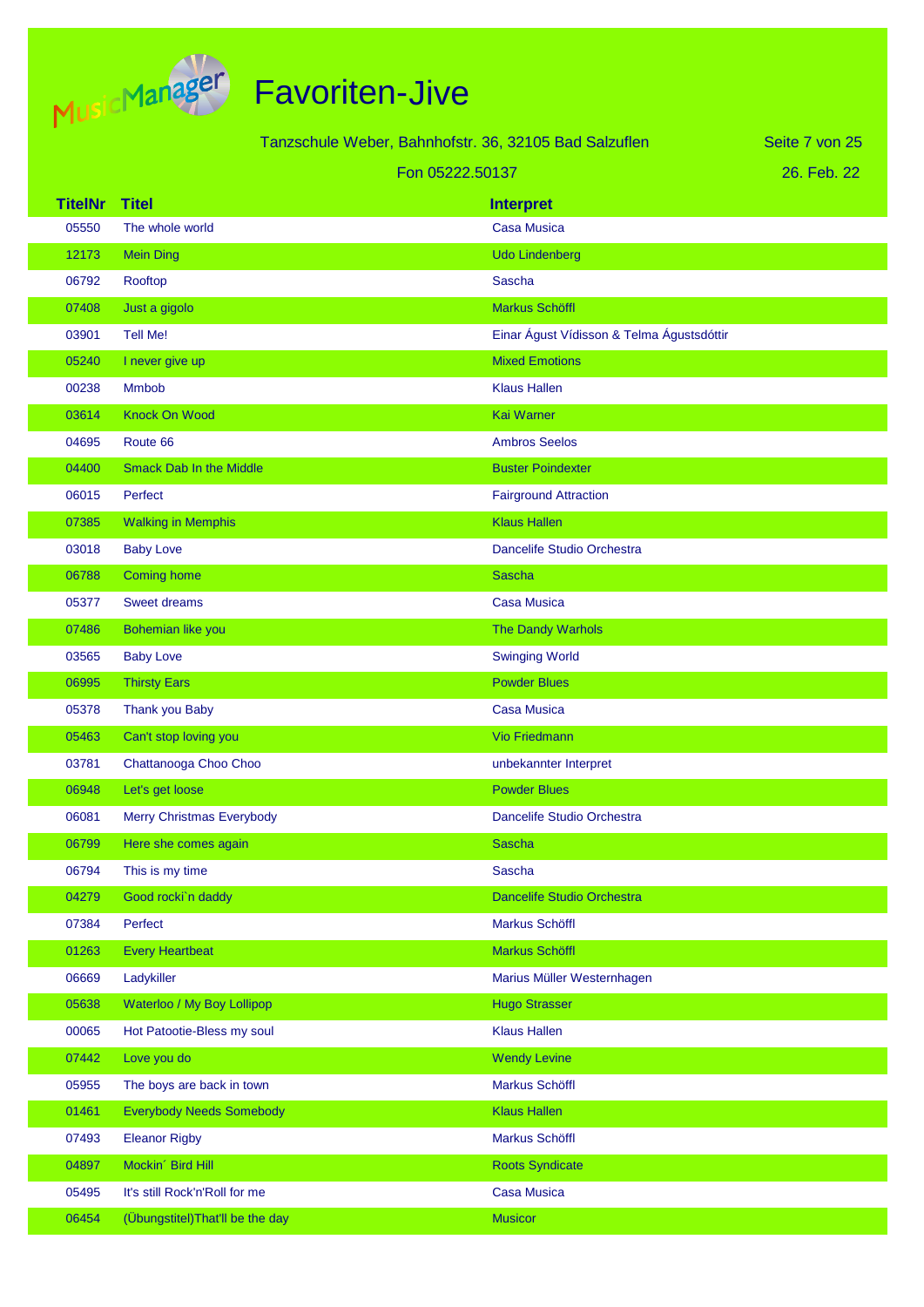

|                 |                                         | Tanzschule Weber, Bahnhofstr. 36, 32105 Bad Salzuflen | Seite 8 von 25 |
|-----------------|-----------------------------------------|-------------------------------------------------------|----------------|
| Fon 05222.50137 |                                         |                                                       | 26. Feb. 22    |
| <b>TitelNr</b>  | <b>Titel</b>                            | <b>Interpret</b>                                      |                |
| 01991           | <b>Whoops Now</b>                       | Dancelife Studio Orchestra                            |                |
| 02628           | This Will Be                            | <b>Dancelife Studio Orchestra</b>                     |                |
| 05360           | This is my time                         | pro media musik gmbh                                  |                |
| 01831           | My Guy's Come Back                      | <b>Bela Sanders und sein Tanzorchester</b>            |                |
| 06079           | What Christmas means to me              | Dancelife Studio Orchestra                            |                |
| 03821           | <b>Beat It</b>                          | <b>Dennis Delano</b>                                  |                |
| 06193           | Love clichè                             | <b>Klaus Hallen</b>                                   |                |
| 06194           | Knock on wood                           | Markus Schöffl                                        |                |
| 06597           | Jacky Wilson said                       | Dancelife Studio Orchestra                            |                |
| 03731           | Let's Dance                             | <b>Chris Montez</b>                                   |                |
| 03658           | Chigago A Go-go                         | <b>Günther Noris</b>                                  |                |
| 06954           | <b>Blame it on the Blues</b>            | <b>Powder Blues</b>                                   |                |
| 04029           | <b>Dynamite</b>                         | <b>Rod Stewart</b>                                    |                |
| 03763           | <b>Jive In Time</b>                     | <b>Face The Music</b>                                 |                |
| 03050           | Mambo No. 5                             | Lou Bega                                              |                |
| 07577           | <b>Mein Ding</b>                        | verschiedene Interpreten                              |                |
| 07409           | Every heartbeat                         | Markus Schöffl                                        |                |
| 07587           | Ten o'clock postman                     | <b>Klaus Hallen</b>                                   |                |
| 07046           | Look out                                | <b>Chase The Music</b>                                |                |
| 07588           | Hold on to my love                      | <b>Klaus Hallen</b>                                   |                |
| 00017           | All shook up                            | Klaus Hallen und Rio                                  |                |
| 01923           | <b>Chapel of love</b>                   | <b>Dancelife Studio Orchestra</b>                     |                |
| 07505           | <b>Jive Teaching Track</b>              | Markus Schöffl                                        |                |
| 02757           | 7 Twenty 7                              | <b>Roxette</b>                                        |                |
| 07487           | When you're looking like that           | Westlife                                              |                |
| 05569           | That girl                               | <b>Casa Musica</b>                                    |                |
| 05570           | Take me to your heaven                  | <b>Casa Musica</b>                                    |                |
| 04758           | <b>Walking in Memphis</b>               | <b>Klaus Hallen</b>                                   |                |
| 07295           | Männer brauchen Liebe                   | <b>Jasmin Wagner</b>                                  |                |
| 05117           | <b>Win The Race</b>                     | <b>Modern Talking</b>                                 |                |
| 03350           | Tanze mit mir in den Morgen             | <b>Günther Noris</b>                                  |                |
| 04952           | <b>Big brown eyes</b>                   | <b>Ballroom dancing</b>                               |                |
| 07673           | <b>Shuffle City</b>                     | Dancelife Studio Orchestra                            |                |
| 00662           | <b>Pumping Iron / Starlight Express</b> | <b>Werner Tauber</b>                                  |                |
| 07603           | The night time is the right time        | Shakin' Stevens                                       |                |
| 03202           | <b>The Show</b>                         | Dancelife Studio Orchestra                            |                |
| 05128           | <b>Fabulous Place</b>                   | S.I.T. Orchestra And Singers                          |                |
| 05960           | Jive - Teaching Track!!! Nur Rhythmus   | Markus Schöffl                                        |                |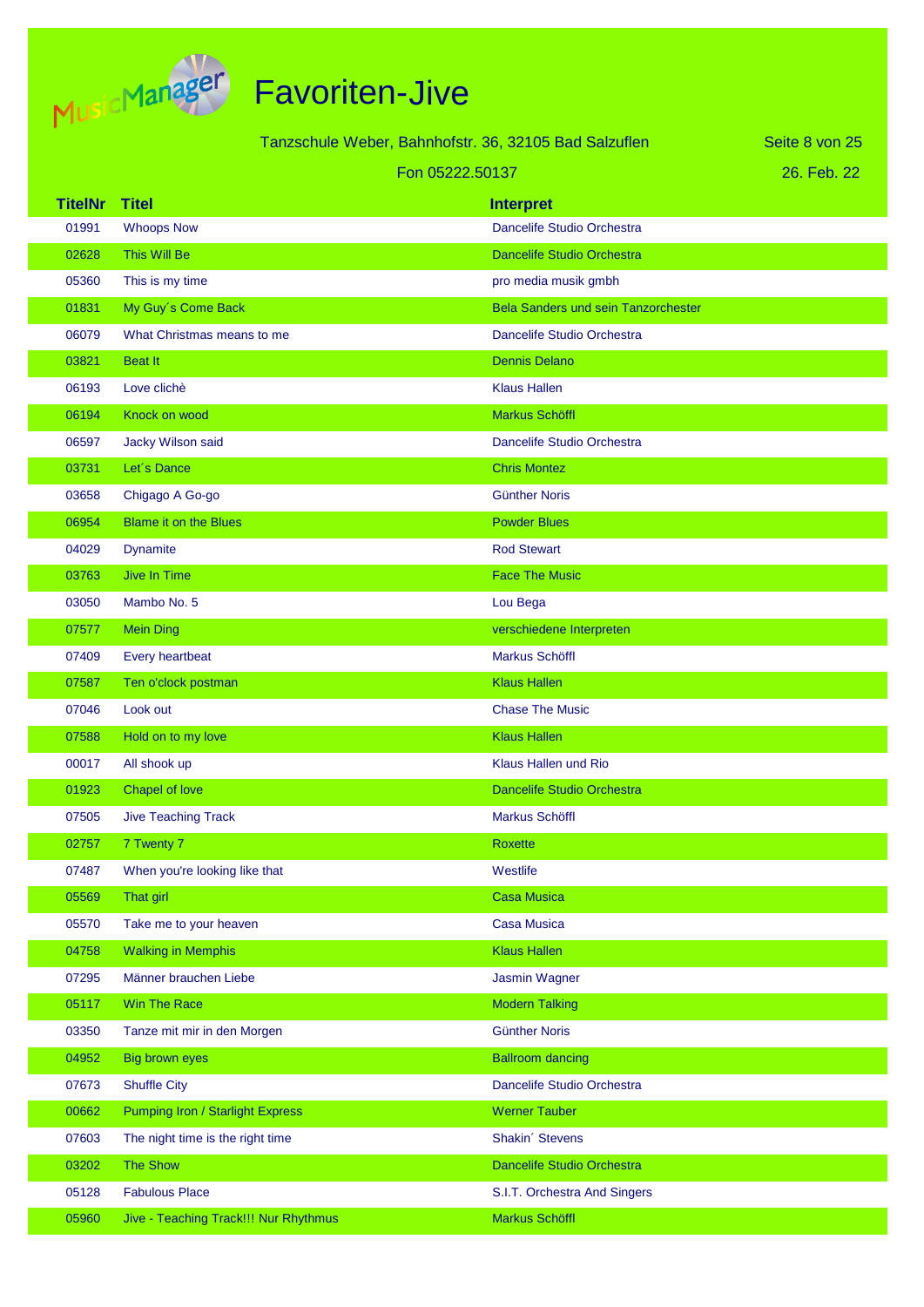

|                | Tanzschule Weber, Bahnhofstr. 36, 32105 Bad Salzuflen     |                                   | Seite 9 von 25 |
|----------------|-----------------------------------------------------------|-----------------------------------|----------------|
|                | Fon 05222.50137                                           |                                   | 26. Feb. 22    |
| <b>TitelNr</b> | <b>Titel</b>                                              | <b>Interpret</b>                  |                |
| 05139          | <b>High Up The Ladder</b>                                 | S.I.T. Orchestra And Singers      |                |
| 02490          | <b>Maria</b>                                              | <b>Blondie</b>                    |                |
| 03955          | <b>Right Back Where We Started From</b>                   | <b>Maxine Nightingale</b>         |                |
| 06950          | Party all night sleep allday                              | <b>Powder Blues</b>               |                |
| 04953          | <b>Tom Dooley</b>                                         | <b>Ballroom dancing</b>           |                |
| 00277          | <b>Lido Shuffle</b>                                       | <b>Dancelife Studio Orchestra</b> |                |
| 14761          | Jimmy Lee (Opening 30 Sek.)                               | <b>Aretha Franklin</b>            |                |
| 03745          | <b>All The Small Things</b>                               | <b>Blink 182</b>                  |                |
| 01190          | La Bamba                                                  | Los Lobos                         |                |
| 06949          | Rock'n'Roll man                                           | <b>Powder Blues</b>               |                |
| 05177          | Don't Stop The Music                                      | <b>Franklin Brown</b>             |                |
| 07518          | <b>Perfect</b>                                            | Markus Schöffl                    |                |
| 05327          | Smoke gets in your eyes                                   | <b>Hugo Strasser</b>              |                |
| 04892          | <b>Jive Alive Medley</b>                                  | Tony Evans & His Orchestra        |                |
| 01284          | Photographic                                              | Depeche Mode                      |                |
| 00995          | <b>Nowhere Fast</b>                                       | Fire Inc.                         |                |
| 06956          | <b>Shiftless</b>                                          | <b>Powder Blues</b>               |                |
| 06179          | A Place in the sun                                        | <b>Joe Bourne</b>                 |                |
| 06183          | Signed, sealed, delivered                                 | <b>Joe Bourne</b>                 |                |
| 02616          | <b>Sittin on Ready</b>                                    | <b>Brendan Croker</b>             |                |
| 03438          | <b>Jive Sax</b>                                           | <b>Ambros Seelos</b>              |                |
| 02595          | Some kind of Wonderful                                    | <b>Dancelife Studio Orchestra</b> |                |
| 07174          | Hard to be                                                | Vaughan Brothers                  |                |
| 04269          | <b>Hit The Road Jack</b>                                  | pro media musik gmbh              |                |
| 06167          | Leipziger Jive                                            | <b>Günter Noris</b>               |                |
| 07067          | South of the border                                       | <b>Orchester Ambros Seelos</b>    |                |
| 05621          | Let's get happy                                           | <b>Klaus Hallen</b>               |                |
| 04160          | When Spirits Are Calling My Name                          | <b>Arno Kolenbrander</b>          |                |
| 02662          | <b>Talk To Me</b>                                         | Karl Schmidt Big Band             |                |
| 05405          | Emozione dopo emozione                                    | pro media musik gmbh              |                |
| 06460          | (Übungstitel) I feel so good                              | <b>Musicor</b>                    |                |
| 06478          | Ballerina/When I take my sugar to tea/Orange coloured sky | Joe Bourne                        |                |
| 04203          | <b>Blue Dance</b>                                         | Prandi's Dance Orchestra          |                |
| 06479          | <b>Chain Gang</b>                                         | <b>Joe Bourne</b>                 |                |
| 07353          | Coming home                                               | Orchestra Alec Medina             |                |
| 07152          | I plead insanity                                          | <b>Belinda Carlisle</b>           |                |
| 07148          | Live your life be free                                    | <b>Belinda Carlisle</b>           |                |
| 07150          | You came out of nowhere                                   | <b>Belinda Carlisle</b>           |                |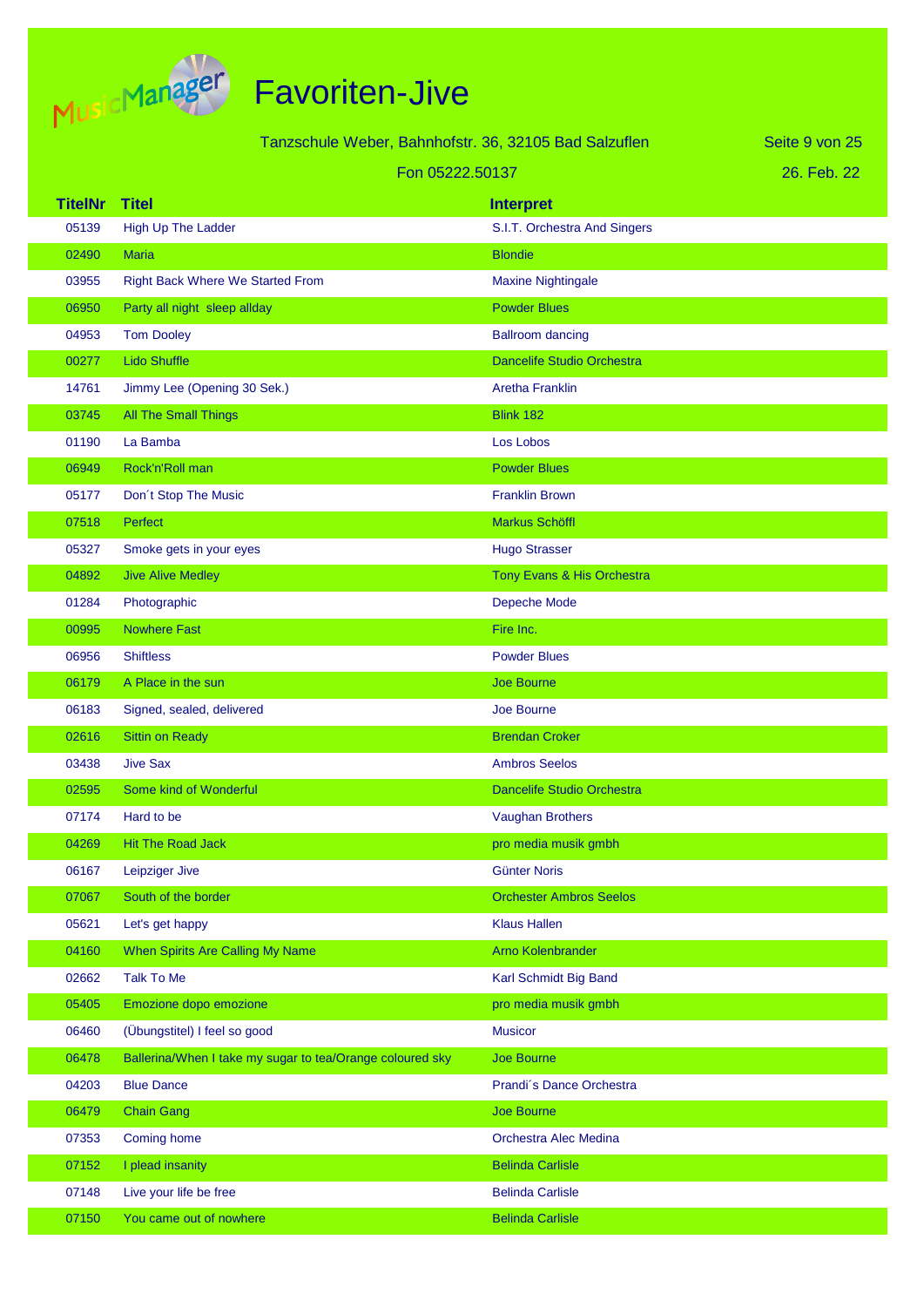

|                 |                                  | Tanzschule Weber, Bahnhofstr. 36, 32105 Bad Salzuflen | Seite 10 von 25 |
|-----------------|----------------------------------|-------------------------------------------------------|-----------------|
| Fon 05222.50137 |                                  |                                                       | 26. Feb. 22     |
| <b>TitelNr</b>  | <b>Titel</b>                     | <b>Interpret</b>                                      |                 |
| 04991           | <b>Turn Me Loose</b>             | <b>Manhattan Transfer</b>                             |                 |
| 07372           | Love me or leave me              | <b>Bryan Ferry</b>                                    |                 |
| 04267           | <b>Walking In Memphis</b>        | pro media musik gmbh                                  |                 |
| 03865           | Rock n' Roll Medley              | <b>Ross Mitchell</b>                                  |                 |
| 06989           | The Rockchopper                  | <b>Powder Blues</b>                                   |                 |
| 07565           | <b>Bubbly</b>                    | <b>Orchestra Alec Medina</b>                          |                 |
| 07340           | Candyman                         | Christina Aguilera                                    |                 |
| 05747           | <b>The Good Life</b>             | <b>Pat Benatar</b>                                    |                 |
| 03500           | <b>Rose Garden</b>               | <b>Lynn Anderson</b>                                  |                 |
| 03406           | <b>Jive Time Saturday Night</b>  | <b>Willy Ketzer</b>                                   |                 |
| 00435           | I'm Still Standing               | Dancelife Studio Orchestra                            |                 |
| 03332           | <b>Laissez-Nous Rever</b>        | <b>Gerard Hever</b>                                   |                 |
| 06025           | You keep me hanging on           | Kim Wilde                                             |                 |
| 11569           | An ordinary life                 | <b>Amy MacDonald</b>                                  |                 |
| 11570           | Don't tell me that it's over     | Amy MacDonald                                         |                 |
| 05938           | Knock on wood                    | <b>Markus Schöffl</b>                                 |                 |
| 03121           | Get Out Of Your Lazy Bed         | Wolfgang Kompalka Showband                            |                 |
| 05797           | Great balls of fire              | <b>Jerry Lee Lewis</b>                                |                 |
| 06232           | My baby just cares for me        | Pepe Lienhard Orchestra                               |                 |
| 03062           | Waterloo                         | <b>Hugo Strasser</b>                                  |                 |
| 03122           | <b>Henky Panky</b>               | Wolfgang Kompalka Showband                            |                 |
| 05740           | It Takes Two                     | <b>Rod Stewart</b>                                    |                 |
| 05709           | Swingtime-Medley II              | <b>New Ballroom Orchestra</b>                         |                 |
| 05607           | Under the moon of love           | Showaddywaddy                                         |                 |
| 05587           | This little girl                 | <b>Gary Us Bonds</b>                                  |                 |
| 05406           | Ma che bello questo amore        | pro media musik gmbh                                  |                 |
| 01789           | Don't Be Cruel                   | <b>Cheap Trick</b>                                    |                 |
| 13957           | Du Bist Wieder Da                | <b>Nils Gold</b>                                      |                 |
| 01447           | The Edge Of Heaven               | <b>Klaus Hallen</b>                                   |                 |
| 00665           | The old gumbie cat / Cats        | <b>Werner Tauber</b>                                  |                 |
| 01068           | Part-time lover                  | <b>Klaus Hallen</b>                                   |                 |
| 05789           | Just a gigolo-I ain't got nobody | Louis Prima                                           |                 |
| 06550           | C'est la vie                     | <b>Bobby Setter Band</b>                              |                 |
| 06672           | All I want for Christmas is you  | <b>Mariah Carey</b>                                   |                 |
| 03822           | <b>Black Or White</b>            | <b>Dennis Delano</b>                                  |                 |
| 03754           | <b>What I Like About You</b>     | <b>Sisters</b>                                        |                 |
| 03615           | Little Man's Jive                | Kai Warner                                            |                 |
| 07407           | back in town                     | Markus Schöffl                                        |                 |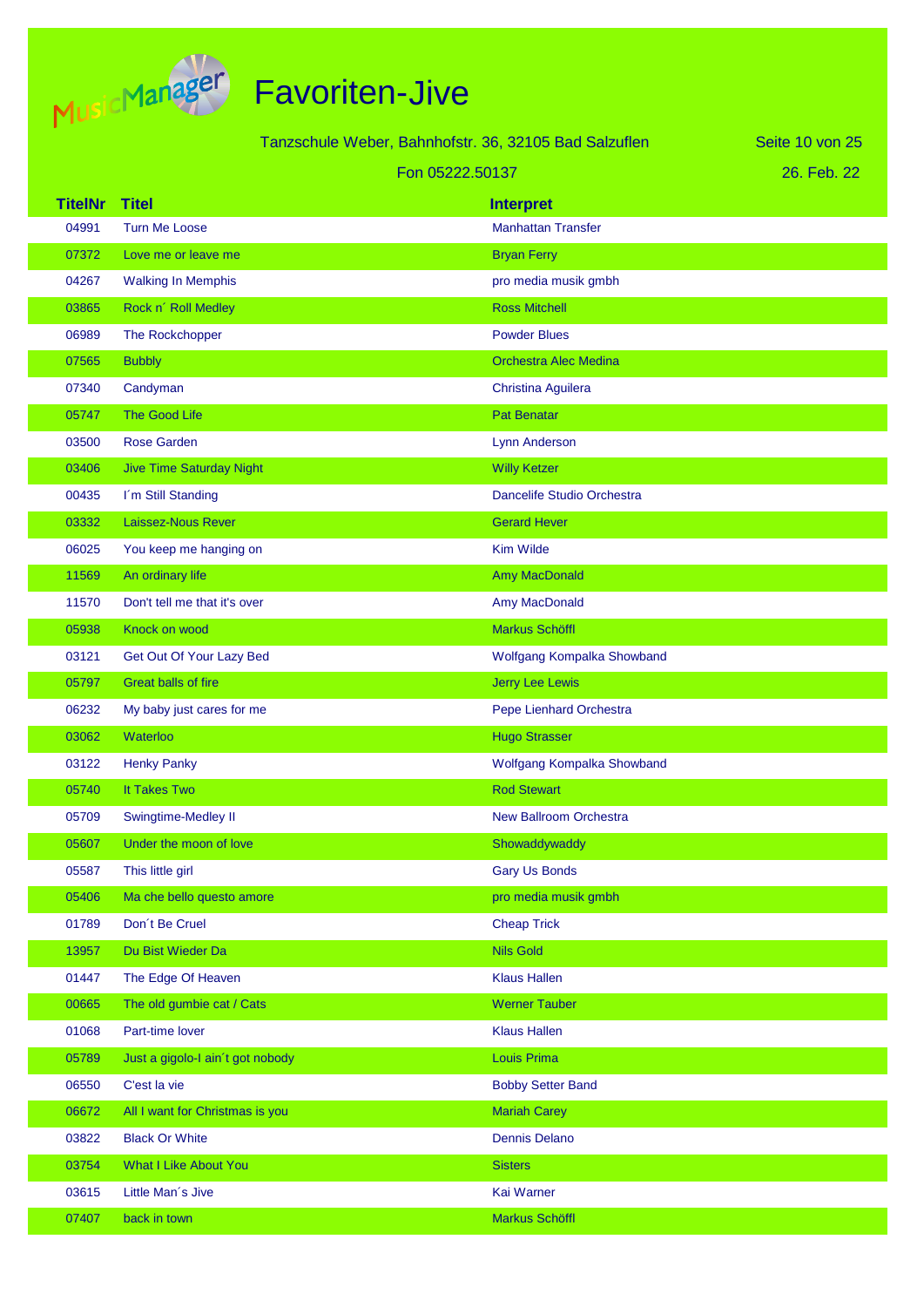

|                |                                    | Tanzschule Weber, Bahnhofstr. 36, 32105 Bad Salzuflen | Seite 11 von 25 |
|----------------|------------------------------------|-------------------------------------------------------|-----------------|
|                |                                    | Fon 05222.50137                                       | 26. Feb. 22     |
| <b>TitelNr</b> | <b>Titel</b>                       | <b>Interpret</b>                                      |                 |
| 06952          | Close to you                       | <b>Powder Blues</b>                                   |                 |
| 06982          | Kiss me                            | Prandi's Dance Orchestra                              |                 |
| 05863          | Straight up                        | <b>Klaus Hallen</b>                                   |                 |
| 11816          | I found heaven                     | <b>Take That</b>                                      |                 |
| 05097          | <b>Truth About Love</b>            | Vio Friedmann                                         |                 |
| 07334          | Eri piccola cosi                   | L.M. Project                                          |                 |
| 03156          | The Champ                          | Johnny Howard & His Orchestra                         |                 |
| 03152          | <b>Opus One</b>                    | <b>Ross Mitchell</b>                                  |                 |
| 03977          | Can Can You Party                  | Jive Bunny & The Mastermixers                         |                 |
| 07602          | My cutie cutie                     | Shakin' Stevens                                       |                 |
| 06514          | <b>Souvenirs</b>                   | <b>Bill Ramsey</b>                                    |                 |
| 06986          | Boppin with the Blues              | <b>Powder Blues</b>                                   |                 |
| 06413          | <b>Matilda</b>                     | <b>Klaus Hallen</b>                                   |                 |
| 06548          | <b>Fats Domino Medley II</b>       | <b>Bobby Setter Band</b>                              |                 |
| 07263          | Frankie                            | Prandi's Dance Orchestra                              |                 |
| 06340          | Celebration                        | <b>Howard Carpendale</b>                              |                 |
| 03135          | I Can't Dance                      | <b>Etienne Cap</b>                                    |                 |
| 01928          | <b>Juke Box Jive</b>               | Dancelife Studio Orchestra                            |                 |
| 01958          | <b>Mackie Messer</b>               | <b>Günther Noris</b>                                  |                 |
| 07462          | Lipstick, powder and paint         | <b>Roomful of Blues</b>                               |                 |
| 07464          | Hey boy                            | Blog27                                                |                 |
| 02515          | Calcutta                           | <b>Marcus Döring</b>                                  |                 |
| 06836          | See you later Alligator            | <b>Bill Haley</b>                                     |                 |
| 05291          | I'm A Believer                     | <b>Klaus Hallen</b>                                   |                 |
| 02629          | Perfect                            | Dancelife Studio Orchestra                            |                 |
| 06818          | Golie Oldie Rock/Song of yesterday | <b>Golem Orchestra and Josef Laufer</b>               |                 |
| 02938          | All I Want For Christmas Is You    | <b>Klaus Hallen</b>                                   |                 |
| 01761          | Back in town                       | Markus Schöffl                                        |                 |
| 04092          | Jeff Jive And The Fresh Jive       | Ice Breaker                                           |                 |
| 03338          | <b>Hot Pants Boogie</b>            | <b>Günther Noris</b>                                  |                 |
| 03339          | Casanova Jive                      | <b>Günther Noris</b>                                  |                 |
| 04087          | I'm Free                           | <b>Ice Breaker</b>                                    |                 |
| 07151          | You're nothing without me          | <b>Belinda Carlisle</b>                               |                 |
| 07004          | I'm on the road again              | <b>Powder Blues</b>                                   |                 |
| 04081          | 5, 6, 7, 8 Jive                    | <b>Dance Unique</b>                                   |                 |
| 06996          | Should be you and me               | <b>Powder Blues</b>                                   |                 |
| 07045          | Slow down                          | <b>Chase The Music</b>                                |                 |
| 00333          | Do you wanna dance                 | Dancelife Studio Orchestra                            |                 |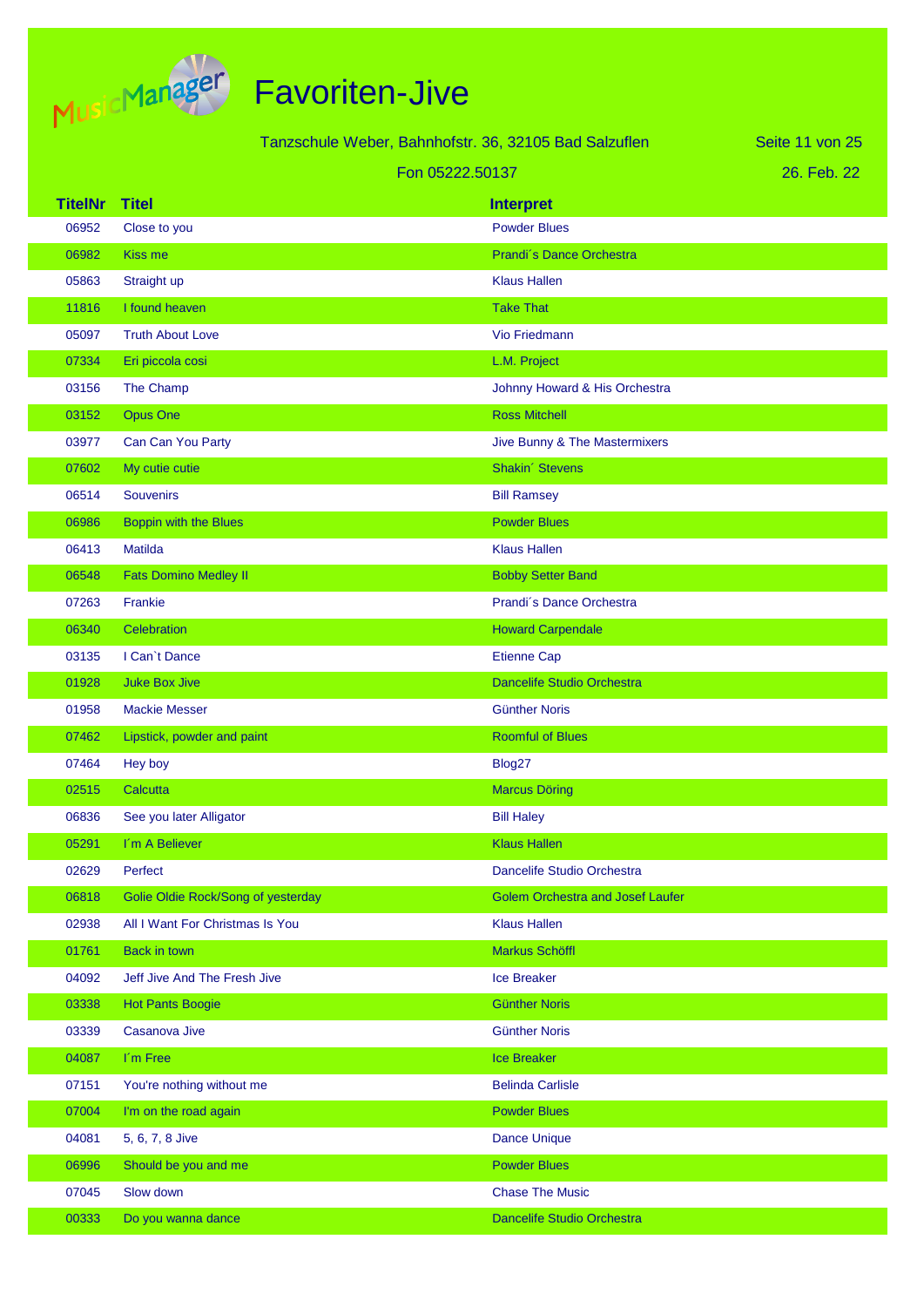

| Tanzschule Weber, Bahnhofstr. 36, 32105 Bad Salzuflen |                                        |                                           | Seite 12 von 25 |
|-------------------------------------------------------|----------------------------------------|-------------------------------------------|-----------------|
| Fon 05222.50137                                       |                                        |                                           | 26. Feb. 22     |
| <b>TitelNr</b>                                        | <b>Titel</b>                           | <b>Interpret</b>                          |                 |
| 03457                                                 | <b>Five Hundred Miles</b>              | <b>Hugo Strasser</b>                      |                 |
| 04097                                                 | I'm Free Again                         | <b>Ice Breaker</b>                        |                 |
| 06992                                                 | What 've I been drinking               | <b>Powder Blues</b>                       |                 |
| 00816                                                 | Lovers                                 | L.M. Project                              |                 |
| 04216                                                 | $I$ Got $U + U$ Got Me                 | <b>Klaus Hallen</b>                       |                 |
| 07001                                                 | Pushy                                  | <b>Powder Blues</b>                       |                 |
| 04900                                                 | <b>The Twist</b>                       | <b>Fat Boys</b>                           |                 |
| 04898                                                 | (He's A) Shape In A Drape              | Joe Jackson                               |                 |
| 03326                                                 | La Dernière Dnse                       | <b>Gerard Hever</b>                       |                 |
| 06955                                                 | The days are few                       | <b>Powder Blues</b>                       |                 |
| 03311                                                 | In The Cool, Cool, Cool Of the Evening | <b>Sunset Dance Orchestra</b>             |                 |
| 07140                                                 | <b>Muskrat ramble</b>                  | <b>Ross Mitchell</b>                      |                 |
| 07533                                                 | Pick a bale of cotton                  | <b>Klaus Hallen</b>                       |                 |
| 05259                                                 | <b>Hanky Panky</b>                     | Madonna                                   |                 |
| 05082                                                 | Queer For Cat                          | Jaggy Joe & The Swingin' Swingers         |                 |
| 05265                                                 | C'Mon Everybody                        | <b>Eddie Crochran</b>                     |                 |
| 05048                                                 | <b>Guitar Jive</b>                     | Prandi's Dance Orchestra                  |                 |
| 05290                                                 | C'Mon Everybody                        | <b>Klaus Hallen</b>                       |                 |
| 05013                                                 | <b>Trumpet Blues</b>                   | <b>Werner Tauber</b>                      |                 |
| 05228                                                 | Lester Leaps In                        | <b>George Freestone Combo and Friends</b> |                 |
| 05050                                                 | <b>Hello Boys</b>                      | Prandi's Dance Orchestra                  |                 |
| 05081                                                 | <b>Big Time Operator</b>               | <b>Big Band Batty Bernie</b>              |                 |
| 07522                                                 | <b>Jive Teaching Track</b>             | <b>Markus Schöffl</b>                     |                 |
| 04973                                                 | Can't find my baby                     | <b>Musica Caliente Vol.III</b>            |                 |
| 05226                                                 | Leroy Brown                            | George Freestone Combo and Friends        |                 |
| 05229                                                 | Let's Kick                             | <b>George Freestone Combo and Friends</b> |                 |
| 05115                                                 | Letkiss                                | Darling                                   |                 |
| 05227                                                 | <b>Bandstand Boogie</b>                | <b>George Freestone Combo and Friends</b> |                 |
| 07436                                                 | Hit me up (Happy Feet)                 | Fina G.                                   |                 |
| 06592                                                 | What I like about You                  | <b>Dancelife Studio Orchestra</b>         |                 |
| 05049                                                 | <b>Swing Sweet Pussy Cat</b>           | Prandi's Dance Orchestra                  |                 |
| 04964                                                 | Get over it                            | <b>Andy Fortuna Productions</b>           |                 |
| 05114                                                 | <b>Jack Is Back</b>                    | Clan                                      |                 |
| 04965                                                 | Thirsty ears                           | <b>Andy Fortuna Productions</b>           |                 |
| 05421                                                 | Don't worry about that mule            | The Blue Martinis                         |                 |
| 06817                                                 | Boppin' with the Blues / Leroy Brown   | <b>Golem Orchestra and Josef Laufer</b>   |                 |
| 06664                                                 | Fertig                                 | Marius Müller Westernhagen                |                 |
| 05116                                                 | Caldonia                               | <b>Steve Tropic &amp; The Pinstripes</b>  |                 |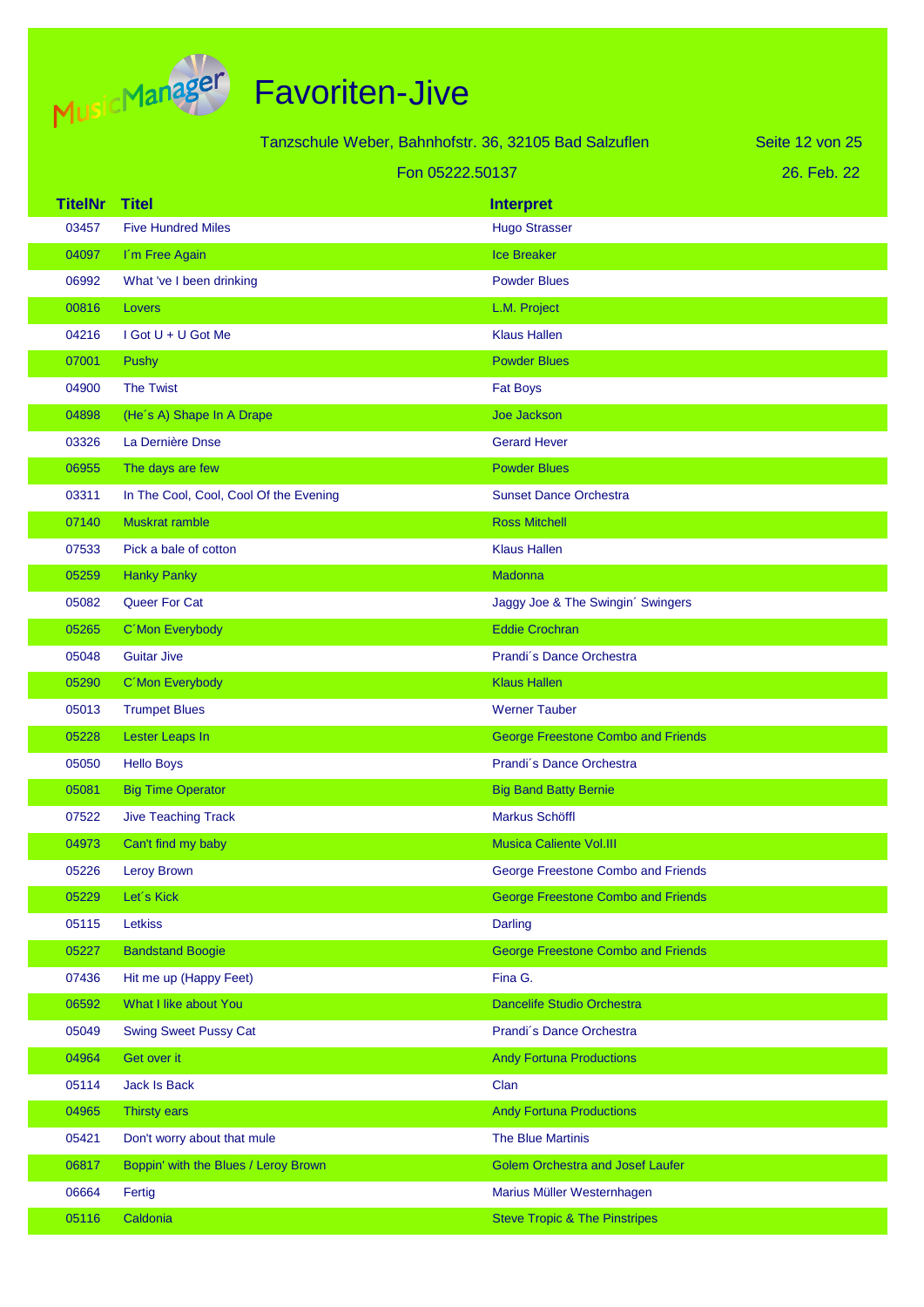

|                | Tanzschule Weber, Bahnhofstr. 36, 32105 Bad Salzuflen     |                                                     | Seite 13 von 25 |
|----------------|-----------------------------------------------------------|-----------------------------------------------------|-----------------|
|                | Fon 05222.50137                                           |                                                     | 26. Feb. 22     |
| <b>TitelNr</b> | <b>Titel</b>                                              | <b>Interpret</b>                                    |                 |
| 05083          | <b>Only You</b>                                           | Jungle James                                        |                 |
| 06030          | When the going gets tough, the tough get going            | <b>Billy Ocean</b>                                  |                 |
| 07437          | She's my man                                              | <b>K-Brothers</b>                                   |                 |
| 06038          | Ballerina/When I take my sugar to tea/Orange coloured sky | <b>Joe Bourne</b>                                   |                 |
| 06674          | I met an angel                                            | <b>Celine Dion</b>                                  |                 |
| 07307          | Kopf hoch, tanzen                                         | Herbert Grönemeyer                                  |                 |
| 05843          | <b>Little Brown Jug</b>                                   | <b>Hugo Strasser</b>                                |                 |
| 07203          | Tanze mit mir in den Morgen                               | <b>Günter Noris</b>                                 |                 |
| 05862          | Viva la Mamma                                             | <b>Klaus Hallen</b>                                 |                 |
| 05897          | I love you 'cause I want to                               | <b>Top-Time Orchestra</b>                           |                 |
| 05790          | <b>Stupid Cupid</b>                                       | <b>Connie Francis</b>                               |                 |
| 06021          | Take on me                                                | A-Ha                                                |                 |
| 05775          | The Motown Song                                           | <b>Rod Stewart</b>                                  |                 |
| 07099          | Tanz den Horn                                             | Guildo Horn & Die Orthopädischen Strümpfe falsch    |                 |
| 07096          | Tanz den Horn                                             | Guildo Horn & Die Orthopädischen Strümpfe           |                 |
| 07072          | Dance dance dance                                         | <b>Orchester Ambros Seelos</b>                      |                 |
| 06045          | Come dance with me/Come fly with me                       | <b>Peter Douglas</b>                                |                 |
| 06046          | A foggy day/The Lady is a tramp                           | <b>Peter Douglas</b>                                |                 |
| 06231          | Part time lover                                           | Pepe Lienhard Orchestra                             |                 |
| 06393          | <b>Swanee River</b>                                       | <b>Orchester Etienne Cap</b>                        |                 |
| 06263          | You can't hurry love                                      | <b>Klaus Hallen</b>                                 |                 |
| 06402          | Honeymoon                                                 | <b>Orchester Etienne Cap</b>                        |                 |
| 05665          | Tijuana Taxi                                              | <b>Victor Silvester</b>                             |                 |
| 05423          | Chihuahua                                                 | <b>DJ Babitt</b>                                    |                 |
| 05489          | Maria                                                     | <b>Klaus Hallen</b>                                 |                 |
| 05505          | <b>Good thing</b>                                         | <b>Casa Musica</b>                                  |                 |
| 05516          | Take good care of my baby                                 | <b>Jerry Fild</b>                                   |                 |
| 05532          | Win the race                                              | pro media musik gmbh                                |                 |
| 05549          | <b>Banana Coco</b>                                        | <b>Casa Musica</b>                                  |                 |
| 05588          | <b>Bloodshot Eyes</b>                                     | <b>Pat Benatar</b>                                  |                 |
| 06591<br>06500 | Bright side of the road<br>Schöner fremder Mann           | Dancelife Studio Orchestra<br><b>Connie Francis</b> |                 |
| 07461          | Girls all over the world                                  | <b>Big Town Playboys</b>                            |                 |
| 05422          | <b>Black diamond</b>                                      | <b>East Side Jivers</b>                             |                 |
| 05670          | <b>Jive For Chris</b>                                     | Karl Schmidt Big Band                               |                 |
| 05746          | I've Got Papers On You                                    | <b>Pat Benatar</b>                                  |                 |
| 05678          | Jambalaya                                                 | Karl Schmidt Big Band                               |                 |
| 04977          | <b>Couple Days Off</b>                                    | <b>Huey Lews And The News</b>                       |                 |
|                |                                                           |                                                     |                 |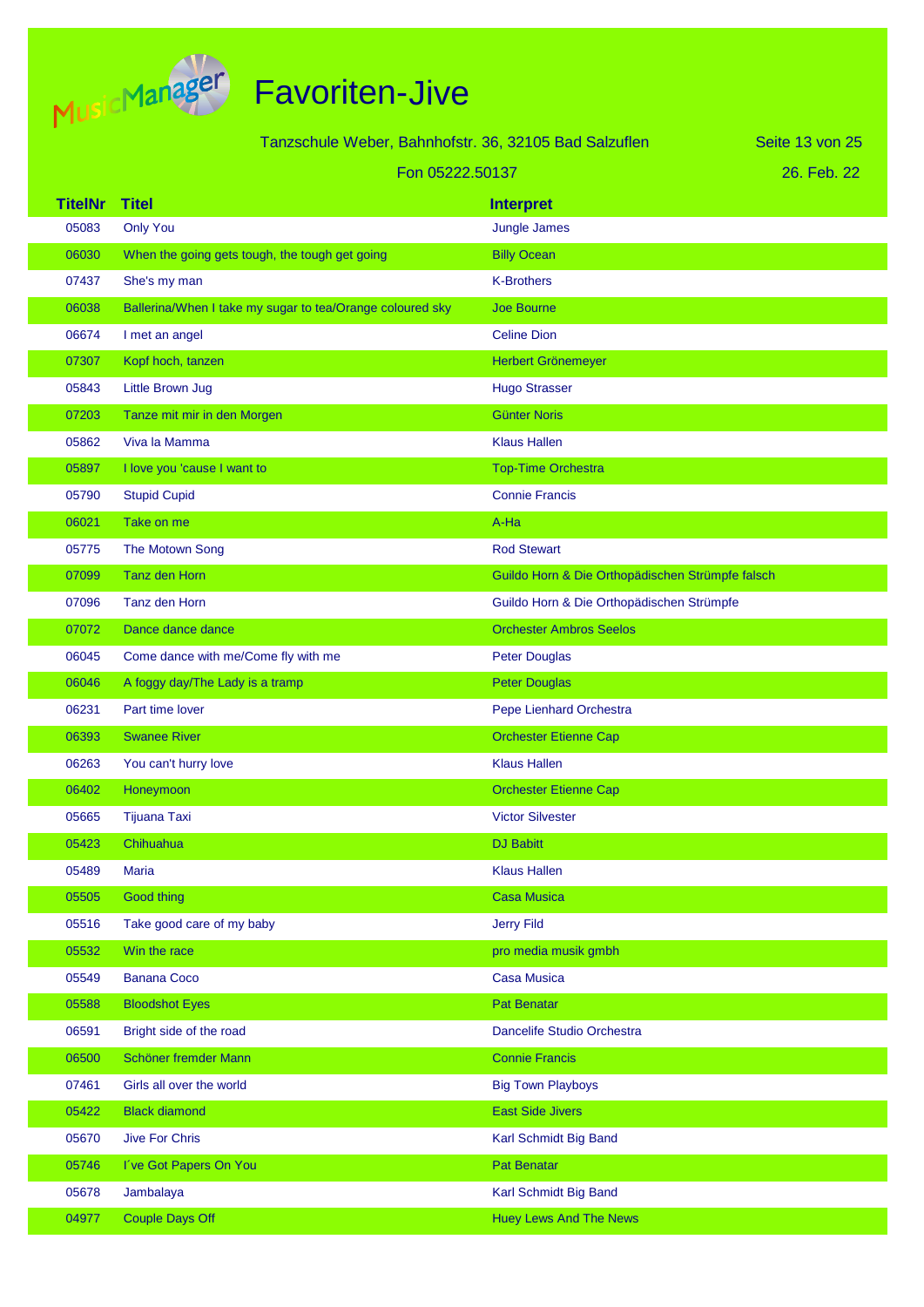

|                |                                             | Tanzschule Weber, Bahnhofstr. 36, 32105 Bad Salzuflen | Seite 14 von 25 |
|----------------|---------------------------------------------|-------------------------------------------------------|-----------------|
|                |                                             | Fon 05222.50137                                       | 26. Feb. 22     |
| <b>TitelNr</b> | <b>Titel</b>                                |                                                       |                 |
| 06293          | When                                        | <b>Interpret</b><br>Ray McVay & His Orchestra         |                 |
| 06264          | Part-time lover                             | <b>Klaus Hallen</b>                                   |                 |
| 05750          | I Just Called To Say I Love You             | Joe Bourne                                            |                 |
| 05772          | <b>Rebel Heart</b>                          | <b>Rod Stewart</b>                                    |                 |
| 05642          | <b>Space Shuffle</b>                        | <b>Hugo Strasser</b>                                  |                 |
| 03546          | <b>All Shook Up</b>                         | <b>Salsamerica</b>                                    |                 |
| 04215          | Lust Auf Mehr                               | <b>Klaus Hallen</b>                                   |                 |
| 03659          | <b>Rock Around New York</b>                 | <b>Günther Noris</b>                                  |                 |
| 03643          | Ain't Nobody Here But US Chickens           | <b>Ross Mitchell</b>                                  |                 |
| 03598          | Wake me up before you go go                 | Wolff Hartmann Gala Sound Orchestra                   |                 |
| 03594          | <b>Reet Petite</b>                          | <b>Ross Mitchell</b>                                  |                 |
| 03778          | See You Later Alligator                     | unbekannter Interpret                                 |                 |
| 03570          | The Batman Boogie                           | <b>Günther Noris</b>                                  |                 |
| 03826          | Road Side Jump                              | <b>Rick Hall and Andy Fortuna</b>                     |                 |
| 04204          | <b>Shake Rattle And Roll</b>                | Prandi's Dance Orchestra                              |                 |
| 03538          | This Country's rockin'                      | <b>Ross Mitchell</b>                                  |                 |
| 03522          | <b>Hello Mary Lou</b>                       | Dancelife Studio Orchestra                            |                 |
| 03504          | Schön wie der Frühling                      | <b>Hugo Strasser</b>                                  |                 |
| 03488          | I Love You 'Cause I Want To                 | <b>Carlene Carter</b>                                 |                 |
| 03476          | <b>Mambo Rock</b>                           | <b>Cagey Strings</b>                                  |                 |
| 03593          | <b>Foot Tapper</b>                          | <b>Ross Mitchell</b>                                  |                 |
| 03917          | <b>Red River Rock</b>                       | <b>Werner Tauber</b>                                  |                 |
| 04190          | I Surrender                                 | Prandi's Dance Orchestra                              |                 |
| 04189          | Play the music                              | Prandi's Dance Orchestra                              |                 |
| 04188          | <b>Kiss Me</b>                              | Prandi's Dance Orchestra                              |                 |
| 04036          | <b>Besuchen Sie Europa</b>                  | <b>Geier Sturzflug</b>                                |                 |
| 04014          | <b>Swinging Safari</b>                      | Suda Hisao & New down beats orchestra                 |                 |
| 03764          | Up And At 'EM                               | <b>Face The Music</b>                                 |                 |
| 03931          | They Can't Take Away                        | Vio Friedmann                                         |                 |
| 03460          | Da Doo Ron Ron                              | <b>Hugo Strasser</b>                                  |                 |
| 03880          | <b>Red River Rock</b>                       | Norbert Neugebauer                                    |                 |
| 03866          | Jump Jive An' Wail                          | <b>Ross Mitchell</b>                                  |                 |
| 03847          | <b>Shake Rattle An Roll</b>                 | Prandi's Dance Orchestra                              |                 |
| 03846          | <b>Blue Dance</b>                           | Prandi's Dance Orchestra                              |                 |
| 03845          | Ray Gelato Medley: Just A Gigolo - Angelina | Prandi's Dance Orchestra                              |                 |
| 03830          | <b>UDC Jove</b>                             | <b>Rick Hall and Andy Fortuna</b>                     |                 |
| 04001          | Shuffle My Boogie                           | Suda Hisao & New down beats orchestra                 |                 |
| 01988          | Frankie                                     | Dancelife Studio Orchestra                            |                 |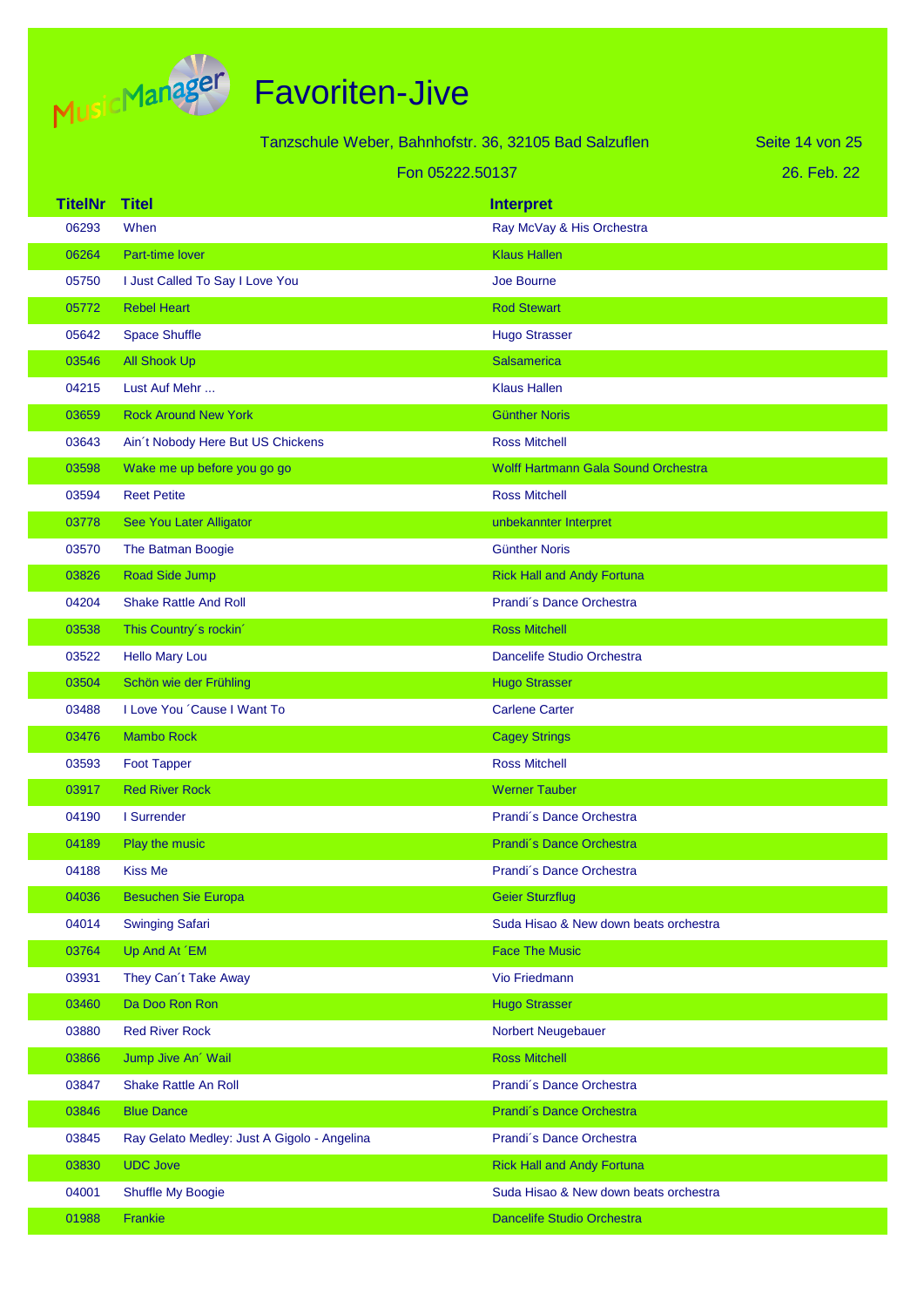

| Tanzschule Weber, Bahnhofstr. 36, 32105 Bad Salzuflen |                                     |                                     | Seite 15 von 25 |
|-------------------------------------------------------|-------------------------------------|-------------------------------------|-----------------|
| Fon 05222.50137                                       |                                     |                                     | 26. Feb. 22     |
| <b>TitelNr</b>                                        | <b>Titel</b>                        | <b>Interpret</b>                    |                 |
| 02670                                                 | <b>Bad Boy</b>                      | Karl Schmidt Big Band               |                 |
| 02653                                                 | Eine Tüte Luft aus Berlin           | Hartmut Kupka Big Band              |                 |
| 02633                                                 | Give Me Just Al Little More Time    | Dancelife Studio Orchestra          |                 |
| 02596                                                 | A Town Called Malice                | <b>Dancelife Studio Orchestra</b>   |                 |
| 02570                                                 | Crazy little thing called love      | <b>Markus Schöffl</b>               |                 |
| 03475                                                 | Don't Be Cuel                       | <b>Cagey Strings</b>                |                 |
| 02054                                                 | Hummelflug                          | <b>Günther Noris</b>                |                 |
| 02894                                                 | Pick a bale of cotton               | Ledbetter / Lomax                   |                 |
| 01893                                                 | Cupid                               | May-Records                         |                 |
| 01791                                                 | It's Late                           | Shakin' Stevens                     |                 |
| 01634                                                 | <b>Messy Bessy</b>                  | <b>Dance Unlimited</b>              |                 |
| 00768                                                 | So Long                             | <b>Klaus Hallen</b>                 |                 |
| 01067                                                 | You can't hurry love                | <b>Klaus Hallen</b>                 |                 |
| 01028                                                 | When will I be loved                | <b>Nancy</b>                        |                 |
| 02508                                                 | Play a simple melody                | Vio Friedmann                       |                 |
| 03203                                                 | Habadaba Riwikidi                   | <b>Dancelife Studio Orchestra</b>   |                 |
| 03562                                                 | Pick A Bable Of Cotton              | <b>Swinging World</b>               |                 |
| 03386                                                 | <b>Diana</b>                        | <b>Werner Tauber</b>                |                 |
| 00334                                                 | Daddy cool / The girl can't help it | Dancelife Studio Orchestra          |                 |
| 03369                                                 | <b>Trickle Trickle</b>              | <b>Ross Mitchell</b>                |                 |
| 03291                                                 | <b>Take Off And Dance</b>           | <b>Hugo Strasser</b>                |                 |
| 03280                                                 | <b>Mexico</b>                       | <b>Ross Mitchell</b>                |                 |
| 02723                                                 | Rag Mop                             | <b>Claude Blouin</b>                |                 |
| 03217                                                 | <b>Bandstand Boogie</b>             | Irvin Tidswell and the falsch       |                 |
| 02822                                                 | <b>Big Bamboo</b>                   | Sailor                              |                 |
| 03070                                                 | <b>Reet Petite</b>                  | <b>Hugo Strasser</b>                |                 |
| 03015                                                 | Pick A Bale Of Cotton               | Dancelife Studio Orchestra          |                 |
| 12895                                                 | Wahnsinn-was alles geht             | <b>Mary Roos</b>                    |                 |
| 02958                                                 | Duck tales theme                    | <b>Klaus Hallen</b>                 |                 |
| 02945                                                 | Rockin' Around The Christmast Tree  | Ronnie Spector/Darlene Love         |                 |
| 03473                                                 | <b>Runaround Sue</b>                | <b>Cagey Strings</b>                |                 |
| 03255                                                 | Dancin' in the kitchen              | fmp-Tanzorchester und die Harmonies |                 |
| 04688                                                 | Gotta lotta rhythm                  | Hansi & Bianca                      |                 |
| 04881                                                 | Just jiving around                  | Karl Herberger Orchestra            |                 |
| 04569                                                 | <b>Swing Sweet Pussy Cat</b>        | Prandi's Dance Orchestra            |                 |
| 04570                                                 | <b>Hello Boys</b>                   | Prandi's Dance Orchestra            |                 |
| 04587                                                 | <b>Schwarze Augen</b>               | <b>Werner Tauber</b>                |                 |
| 04601                                                 | Kakadu-Jive                         | <b>Günter Noris</b>                 |                 |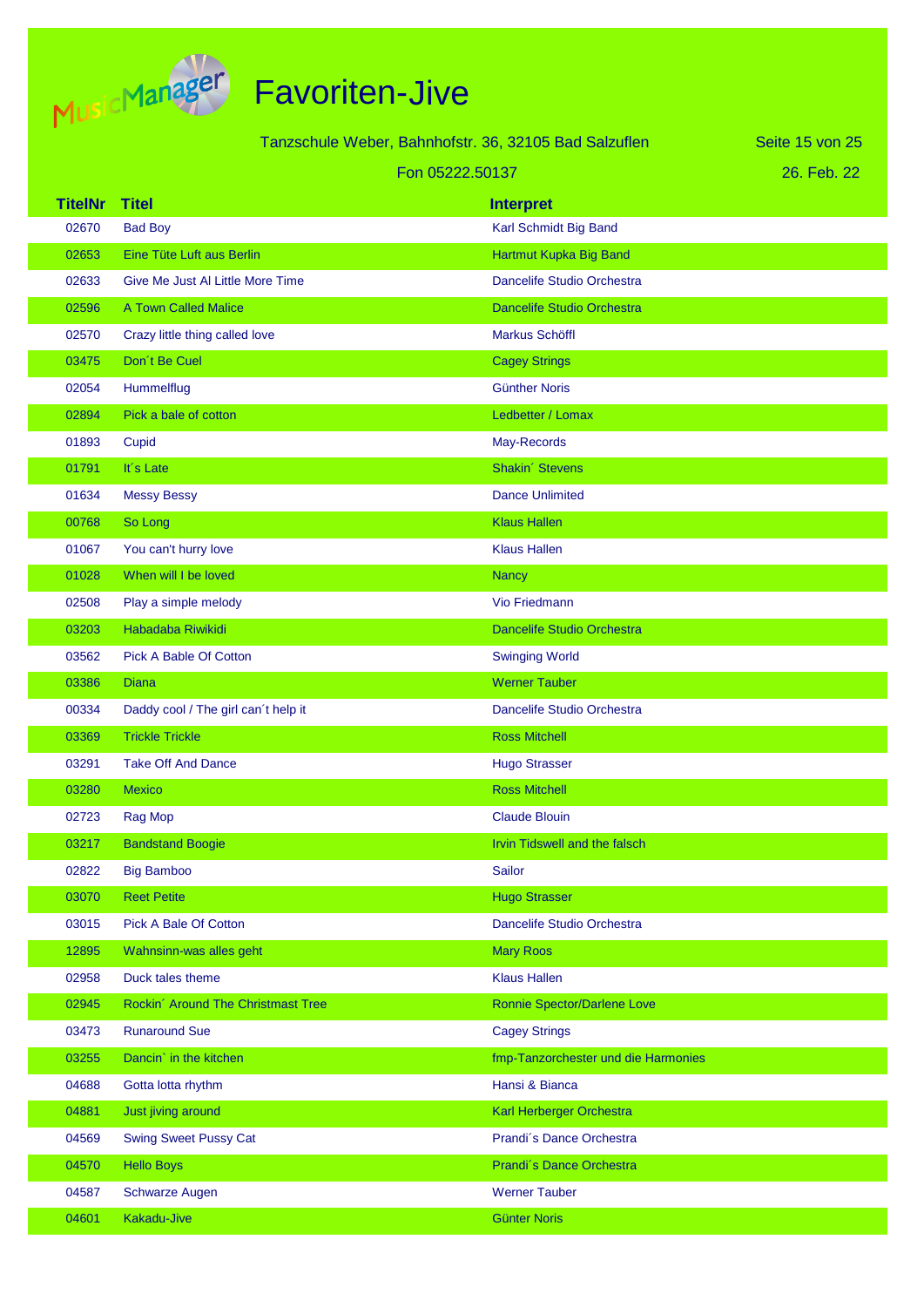

| Tanzschule Weber, Bahnhofstr. 36, 32105 Bad Salzuflen |                                  |                                  | Seite 16 von 25 |
|-------------------------------------------------------|----------------------------------|----------------------------------|-----------------|
| Fon 05222.50137                                       |                                  |                                  | 26. Feb. 22     |
| <b>TitelNr</b>                                        | <b>Titel</b>                     | <b>Interpret</b>                 |                 |
| 03545                                                 | I Feel Lucky                     | <b>Salsamerica</b>               |                 |
| 04869                                                 | Sea cruise                       | <b>Casa Musica</b>               |                 |
| 04628                                                 | <b>Stuff Like That</b>           | <b>Tanzorchester Wolf Kaiser</b> |                 |
| 04652                                                 | Holiday                          | verschiedene Interpreten         |                 |
| 04669                                                 | High - Life - Jive               | <b>Günter Noris</b>              |                 |
| 04686                                                 | <b>Bianca</b>                    | Hansi & Bianca                   |                 |
| 04568                                                 | <b>Guitar Jive</b>               | Prandi's Dance Orchestra         |                 |
| 04687                                                 | I feel fine                      | Hansi & Bianca                   |                 |
| 04870                                                 | Go on fool                       | <b>Casa Musica</b>               |                 |
| 04855                                                 | Frankie                          | <b>Ross Mitchell</b>             |                 |
| 04730                                                 | <b>Goody Goddy</b>               | <b>Klaus Hallen</b>              |                 |
| 04736                                                 | Take a big band                  | <b>Velvet Tanzorchester</b>      |                 |
| 04745                                                 | Wenn der weiße Flieder           | <b>Velvet Tanzorchester</b>      |                 |
| 04771                                                 | <b>Rhythm Only</b>               | <b>Ambros Seelos</b>             |                 |
| 04772                                                 | <b>Walking Down the Highway</b>  | <b>Ambros Seelos</b>             |                 |
| 04773                                                 | Drive in Jive                    | <b>Ambros Seelos</b>             |                 |
| 04786                                                 | Wake me up before you go go      | <b>Ross Mitchell</b>             |                 |
| 04799                                                 | Everybody needs somebody         | <b>Ross Mitchell</b>             |                 |
| 04800                                                 | Why do fools fall in love        | <b>Ross Mitchell</b>             |                 |
| 04231                                                 | Musik, Musik, Musik              | <b>Hugo Strasser</b>             |                 |
| 04868                                                 | Baby come back to me             | <b>Casa Musica</b>               |                 |
| 04386                                                 | No More Heartaches               | <b>Klaus Hallen</b>              |                 |
| 04353                                                 | <b>Trickle Trickle</b>           | <b>Break Point Band</b>          |                 |
| 04894                                                 | <b>Rocking Guitar Medley</b>     | Tony Evans & His Orchestra       |                 |
| 04893                                                 | <b>Eager Beaver Medley</b>       | Tony Evans & His Orchestra       |                 |
| 04627                                                 | The Shape In A Drape             | <b>Tanzorchester Wolf Kaiser</b> |                 |
| 04335                                                 | Viva La Mama                     | Diapason Orchestra               |                 |
| 04315                                                 | <b>UDC Jive</b>                  | <b>Andy Fortuna Productions</b>  |                 |
| 04311                                                 | Road Side Jump                   | <b>Andy Fortuna Productions</b>  |                 |
| 04337                                                 | Jive O'Clock                     | Paradise Orchestra               |                 |
| 00089                                                 | Da Doo Ron Ron                   | <b>Klaus Hallen</b>              |                 |
| 04925                                                 | The Battle Of New Orleans        | Andy Ross & His Orchestra        |                 |
| 04398                                                 | Hit the Road Jack                | <b>Buster Poindexter</b>         |                 |
| 04298                                                 | <b>Mack The Knife</b>            | <b>Ambros Seelos</b>             |                 |
| 04890                                                 | <b>Mack The Knife</b>            | Tony Evans & His Orchestra       |                 |
| 04447                                                 | Now Voglio Piu La Cioccolata     | Prandi's Dance Orchestra         |                 |
| 04278                                                 | Mia                              | Dancelife Studio Orchestra       |                 |
| 04268                                                 | <b>Heaven Must Have Sent You</b> | pro media musik gmbh             |                 |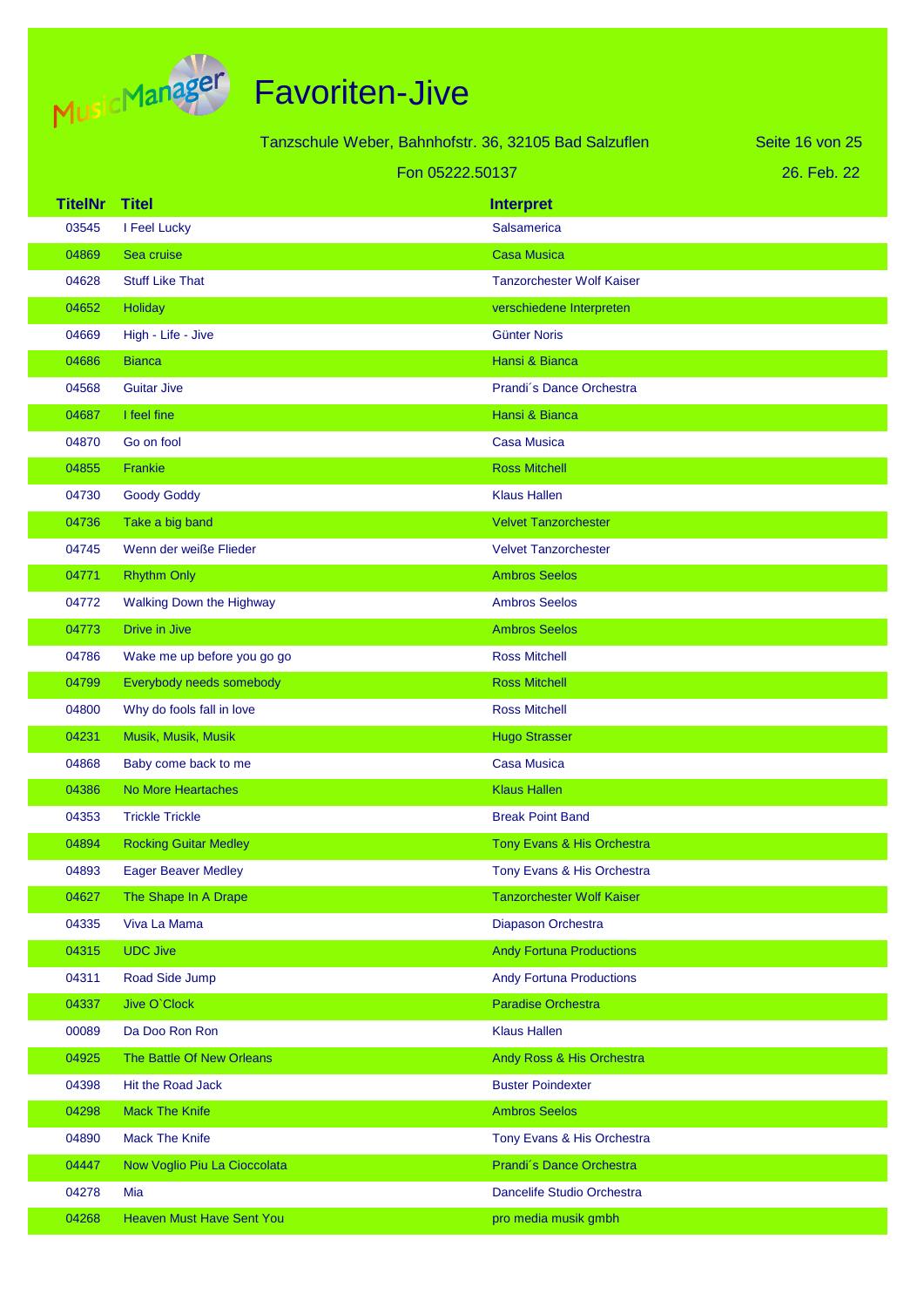

| Tanzschule Weber, Bahnhofstr. 36, 32105 Bad Salzuflen |                                    | Seite 17 von 25                   |             |
|-------------------------------------------------------|------------------------------------|-----------------------------------|-------------|
|                                                       | Fon 05222.50137                    |                                   | 26. Feb. 22 |
| <b>TitelNr</b>                                        | <b>Titel</b>                       | <b>Interpret</b>                  |             |
| 04266                                                 | Twist (Round and Round)            | pro media musik gmbh              |             |
| 04889                                                 | <b>That Old Black Magic Medley</b> | Tony Evans & His Orchestra        |             |
| 04361                                                 | Little Brown Jug                   | <b>Klaus Hallen</b>               |             |
| 08657                                                 | Jumpin' and jivin'                 | <b>Dancelife Studio Orchestra</b> |             |
| 12191                                                 | Rock 'n' Roller                    | <b>Udo Lindenberg</b>             |             |
| 06241                                                 | 54, 74, 90, 2010                   | <b>Sportfreunde Stiller</b>       |             |
| 09834                                                 | She Loves You                      | <b>Worlds Apart</b>               |             |
| 03498                                                 | <b>Blue Suede Shoes</b>            | <b>Carl Perkins</b>               |             |
| 09530                                                 | Now you're mine                    | <b>Helen Terry</b>                |             |
| 13506                                                 | Let the Good Times Roll            | <b>Tom Gäbel</b>                  |             |
| 07338                                                 | Frauen regiern die Welt            | <b>Roger Cicero</b>               |             |
| 00064                                                 | <b>Karma Chameleon</b>             | <b>Klaus Hallen</b>               |             |
| 09779                                                 | Brother, Don't You Walk Away       | <b>Hooters</b>                    |             |
| 12382                                                 | Auf dem Weg                        | <b>Mark Forster</b>               |             |
| 12383                                                 | Lass die Musik an                  | Madsen                            |             |
| 09772                                                 | <b>And We Danced</b>               | <b>Hooters</b>                    |             |
| 12446                                                 | Je veux                            | Zaz                               |             |
| 13040                                                 | Turn me on                         | <b>James Blunt</b>                |             |
| 12194                                                 | Sonderzug nach Pankow              | <b>Udo Lindenberg</b>             |             |
| 15488                                                 | Mit 66 Jahren                      | <b>Udo Jürgens</b>                |             |
| 08148                                                 | <b>Straight Eight</b>              | Mitch Woods & His Rocket 88s      |             |
| 14840                                                 | I Am What I Am                     | <b>Gloria Gaynor</b>              |             |
| 12361                                                 | Einmal um die Welt                 | Cro                               |             |
| 14897                                                 | <b>Bad Romance</b>                 | <b>Lady Gaga</b>                  |             |
| 14781                                                 | Leuchtturm                         | <b>Nena</b>                       |             |
| 15558                                                 | Alles was sie will                 | <b>Heinz Rudolf Kunze</b>         |             |
| 11792                                                 | Schiffsverkehr                     | Herbert Grönemeyer                |             |
| 09533                                                 | Let it run                         | <b>Jeff Lynne</b>                 |             |
| 12359                                                 | Primadonna                         | Marina & The Diamonds             |             |
| 11794                                                 | Fernweh                            | Herbert Grönemeyer                |             |
| 09315                                                 | Xanadu                             | Dancelife Studio Orchestra        |             |
| 11322                                                 | I was made for loving you          | <b>Vio Friedmann</b>              |             |
| 15561                                                 | Un Samedi soir Dans I Histoire     | <b>Juliette Armanet</b>           |             |
| 15467                                                 | The Deer & The Wolf                | <b>Sophie Ellis-Bextor</b>        |             |
| 15166                                                 | <b>Berries For Breakfast</b>       | <b>Bretta Cline</b>               |             |
| 12276                                                 | <b>Lazy Sunday</b>                 | <b>Small Faces</b>                |             |
| 13336                                                 | <b>Big Fun</b>                     | <b>Barry Manilow</b>              |             |
| 14513                                                 | <b>Wheels In Emotion</b>           | <b>Becky Hobbs</b>                |             |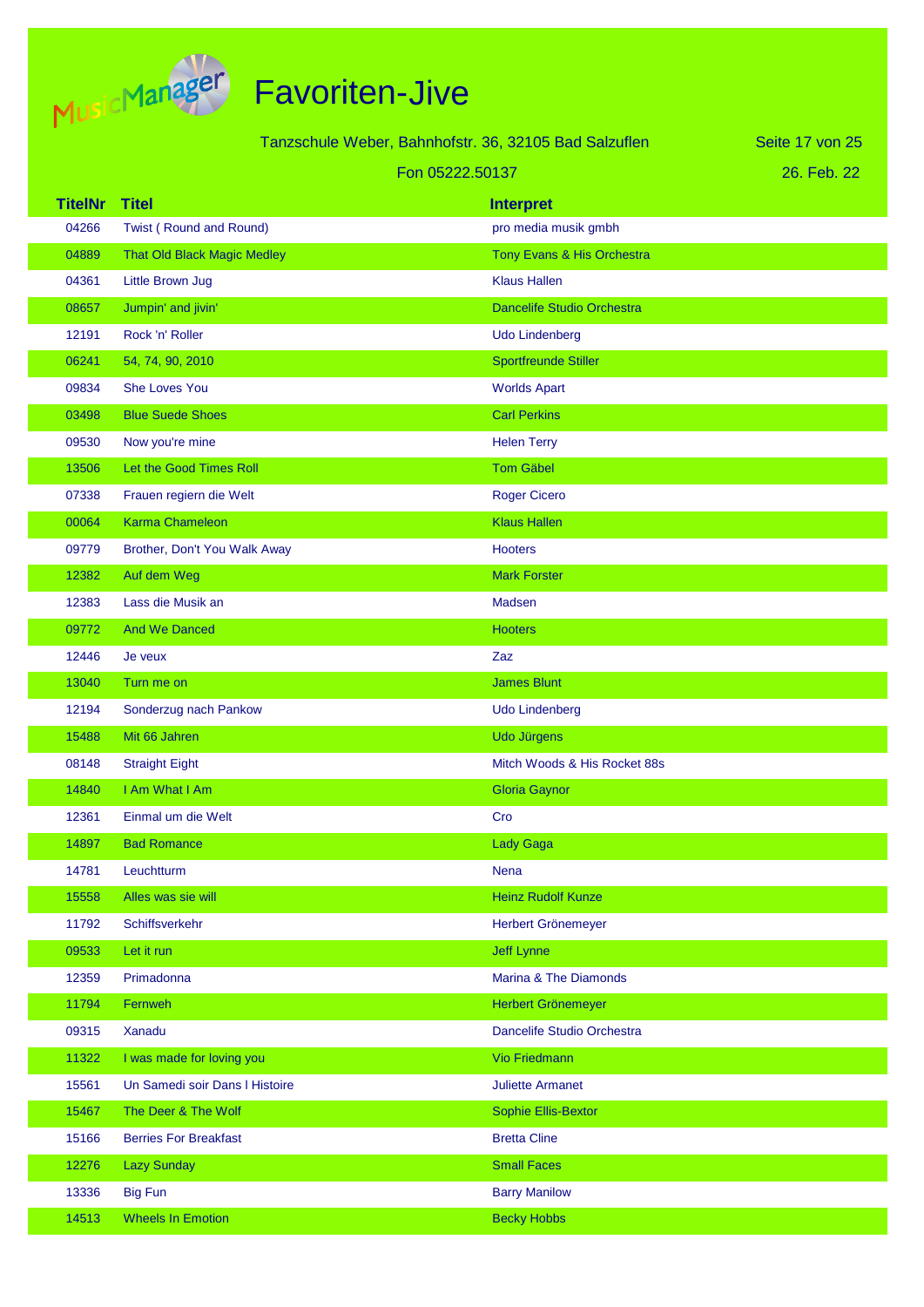

|                |                                       | Tanzschule Weber, Bahnhofstr. 36, 32105 Bad Salzuflen | Seite 18 von 25 |
|----------------|---------------------------------------|-------------------------------------------------------|-----------------|
|                | Fon 05222.50137                       |                                                       | 26. Feb. 22     |
| <b>TitelNr</b> | <b>Titel</b>                          | <b>Interpret</b>                                      |                 |
| 13064          | Alle Möbel verrückt                   | <b>Roger Cicero</b>                                   |                 |
| 12863          | <b>Unter die Haut</b>                 | <b>Ina Deter</b>                                      |                 |
| 12862          | Frauen kommen langsam aber gewaltig   | <b>Ina Deter</b>                                      |                 |
| 15287          | <b>Have Fun</b>                       | <b>Foot Rule Club</b>                                 |                 |
| 12827          | <b>Beach Baby</b>                     | <b>First Class</b>                                    |                 |
| 12833          | I say a little prayer                 | <b>Bosshoss</b>                                       |                 |
| 15459          | <b>BLACK SATURDAY</b>                 | <b>MANDO DIAO</b>                                     |                 |
| 13371          | I Gotta Feeling                       | <b>Black Eyed Peas</b>                                |                 |
| 14121          | <b>Bitte Rette Mich</b>               | Nik P.                                                |                 |
| 12831          | Got my mind set on you                | <b>George Harrison</b>                                |                 |
| 13616          | Green door                            | Ray Hamilton Orchestra                                |                 |
| 11080          | Love Love                             | Amy MacDonald                                         |                 |
| 09966          | <b>Ruby Baby</b>                      | Smokey Joe's Café                                     |                 |
| 12195          | Alles klar auf der Andrea Doria       | <b>Udo Lindenberg</b>                                 |                 |
| 11758          | Mein Himmel ist nicht über den Wolken | <b>Roger Whittaker</b>                                |                 |
| 13938          | Dein Ist Mein Ganzes Herz             | <b>Heinz Rudolf Kunze</b>                             |                 |
| 10605          | Love Is Like A Heatwave               | <b>Phil Collins</b>                                   |                 |
| 08434          | Red sails in the sunset               | The Ray Hamilton Ballroom Orchestra                   |                 |
| 13757          | <b>Fine Brown Frame</b>               | <b>Top Time Orchester</b>                             |                 |
| 12563          | (I just) Died in your arms            | <b>Cutting Crew</b>                                   |                 |
| 13409          | <b>Overnight Male</b>                 | <b>George Strait</b>                                  |                 |
| 14522          | Sittin' On Go                         | <b>Bryan White</b>                                    |                 |
| 12159          | Panik-Panther                         | <b>Udo Lindenberg</b>                                 |                 |
| 13898          | Such a night                          | <b>Helmut Lotti</b>                                   |                 |
| 13220          | (You Bring Out) The Wild Side Of Me   | Dan Seals                                             |                 |
| 14481          | Das Ist Unsere Zeit                   | <b>Howard Carpendale</b>                              |                 |
| 12515          | Mary's prayer                         | <b>Danny Wilson</b>                                   |                 |
| 15439          | M&F                                   | Die Ärzte                                             |                 |
| 12204          | Moskau                                | <b>Udo Lindenberg</b>                                 |                 |
| 14824          | Candyman                              | Christina Aguilera                                    |                 |
| 12203          | Dr. Kimbel auf der Flucht             | <b>Udo Lindenberg</b>                                 |                 |
| 15420          | <b>Two Hearts</b>                     | <b>Phil Collin</b>                                    |                 |
| 11769          | Candy man                             | <b>Roy Orbison</b>                                    |                 |
| 07874          | Boppin' the Boogie                    | Mitch Woods & His Rocket 88s                          |                 |
| 15565          | Gambler                               | Madonna                                               |                 |
| 11786          | Es ist viel zu lange her              | <b>Tommy Steiner</b>                                  |                 |
| 14625          | I'm An Albatraoz                      | <b>Tanzorchester Klaus Hallen</b>                     |                 |
| 08658          | <b>Hey Mambo</b>                      | Dancelife Studio Orchestra                            |                 |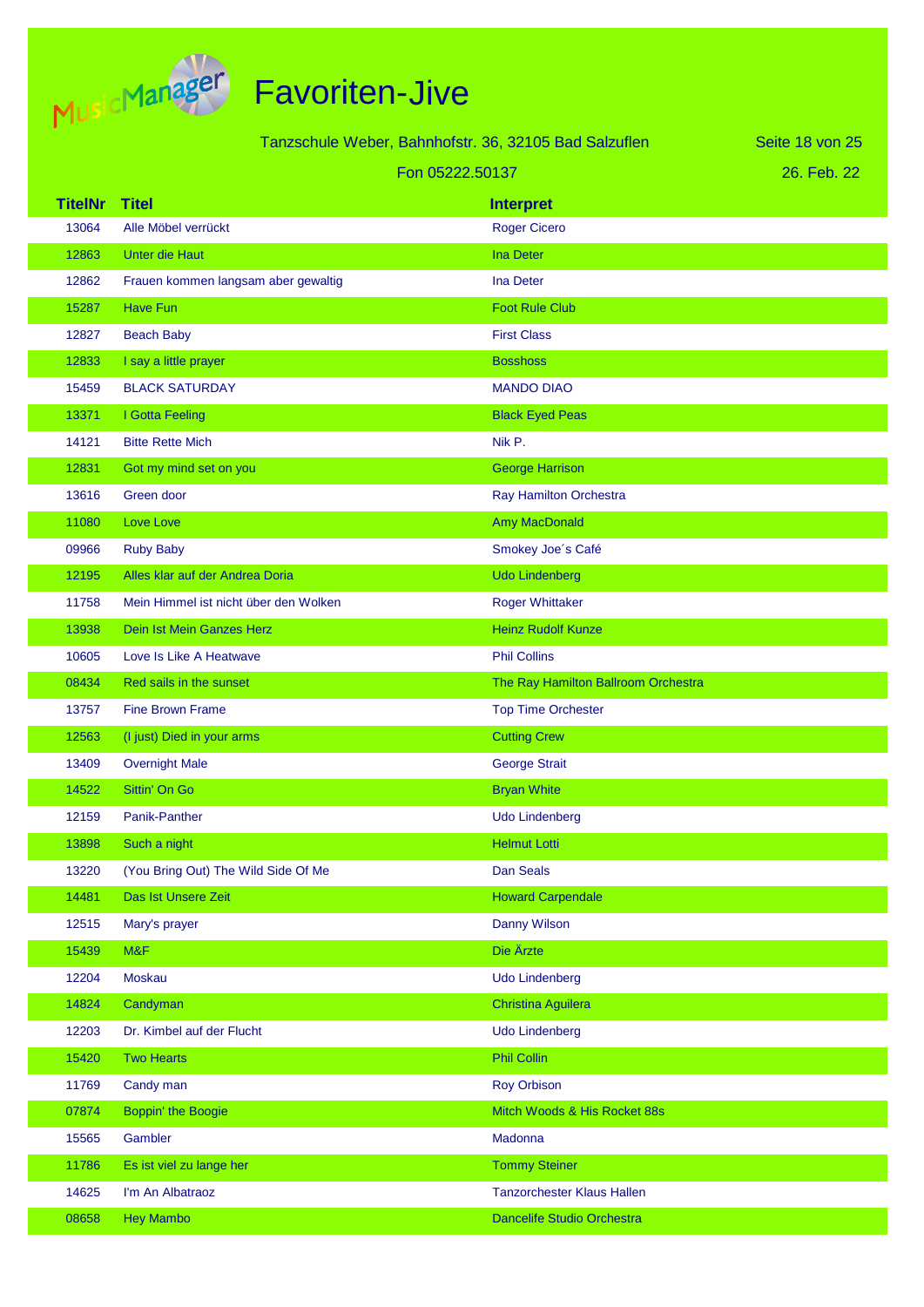

| Tanzschule Weber, Bahnhofstr. 36, 32105 Bad Salzuflen |                                       |                                   | Seite 19 von 25 |
|-------------------------------------------------------|---------------------------------------|-----------------------------------|-----------------|
| Fon 05222.50137                                       |                                       |                                   | 26. Feb. 22     |
| <b>TitelNr</b>                                        | <b>Titel</b>                          | <b>Interpret</b>                  |                 |
| 09307                                                 | My Baby just cares                    | Dancelife Studio Orchestra        |                 |
| 13337                                                 | Stompin' at the Savoy                 | <b>Barry Manilow</b>              |                 |
| 13167                                                 | Radio                                 | Shakin' Stevens                   |                 |
| 11782                                                 | Ich hab Lust auf Dich                 | <b>Tommy Steiner</b>              |                 |
| 07877                                                 | My strongest suit                     | Fashion Girls Inc.                |                 |
| 14545                                                 | <b>Stitches</b>                       | <b>Tanzorchester Klaus Hallen</b> |                 |
| 14520                                                 | Hard Workin' Man                      | <b>Brooks &amp; Dunn</b>          |                 |
| 14685                                                 | Gonna get over You                    | <b>Vio Friedmann</b>              |                 |
| 14686                                                 | I was made for loving You             | Vio Friedmann                     |                 |
| 15126                                                 | Lampenfieber                          | <b>Gitte Haenning</b>             |                 |
| 09640                                                 | Runaway                               | <b>Bon Jovi</b>                   |                 |
| 07838                                                 | Jump jump boogie                      | <b>Dancelife Studio Orchestra</b> |                 |
| 11483                                                 | Wake me up before you go go           | Wham                              |                 |
| 15611                                                 | L'Amore È Femmina                     | Nina Zilli                        |                 |
| 13496                                                 | Alles Klar Auf Der Andrea Doria       | <b>Udo Lindenberg</b>             |                 |
| 12995                                                 | Lifesaver                             | <b>Sunrise Avenue</b>             |                 |
| 07794                                                 | <b>Millionaire</b>                    | <b>Orchestra Alec Medina</b>      |                 |
| 14529                                                 | Happy                                 | <b>Orchestra Alec Medina</b>      |                 |
| 07878                                                 | Pincha                                | <b>Barrio Latino</b>              |                 |
| 13047                                                 | Wenn ich Dich los wär                 | <b>Roger Cicero</b>               |                 |
| 08163                                                 | My Cutie Cutie                        | Shakin' Stevens                   |                 |
| 13128                                                 | Hey Ya!                               | <b>OutKast</b>                    |                 |
| 11589                                                 | Step into Christmas                   | <b>Elton John</b>                 |                 |
| 14656                                                 | <b>Leroy Brown</b>                    | <b>Peter Douglas</b>              |                 |
| 11577                                                 | Another Rock'n'Roll Christmas         | <b>Gary Glitter</b>               |                 |
| 11329                                                 | Love is a contact sport               | <b>Klaus Hallen</b>               |                 |
| 12282                                                 | Ya ya                                 | <b>Lee Dorsey</b>                 |                 |
| 12283                                                 | Runaway                               | <b>Del Shannon</b>                |                 |
| 13055                                                 | Die Liste                             | <b>Roger Cicero</b>               |                 |
| 14489                                                 | Du Bist Mein Waterloo                 | Marleen                           |                 |
| 09648                                                 | <b>Breakthru</b>                      | Queen                             |                 |
| 13149                                                 | <b>Lipstick, Powder And Paint</b>     | Shakin' Stevens                   |                 |
| 07876                                                 | All she wants to do is rock           | Dave Taylor                       |                 |
| 13159                                                 | Oh Julie                              | Shakin' Stevens                   |                 |
| 10023                                                 | Frosty the snowman                    | <b>Glenn Miller Orchestra</b>     |                 |
| 14697                                                 | <b>Thank You Baby</b>                 | Vio Friedmann                     |                 |
| 15130                                                 | Never Give Up                         | <b>Tanzorchester Klaus Hallen</b> |                 |
| 10025                                                 | Let it snow, let it snow, let it snow | <b>Glenn Miller Orchestra</b>     |                 |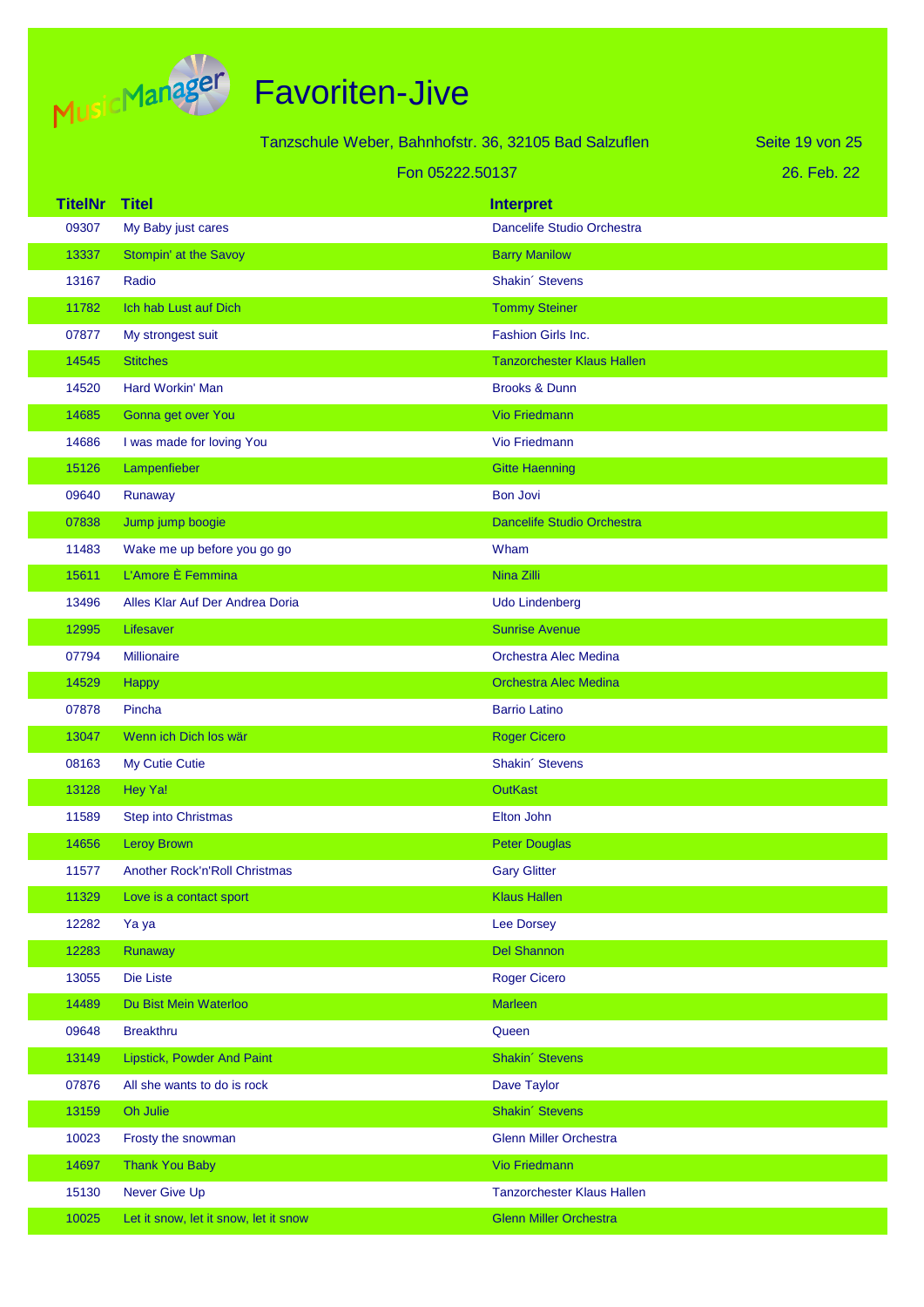

| Tanzschule Weber, Bahnhofstr. 36, 32105 Bad Salzuflen<br>Seite 20 von 25 |                               |                                          |             |
|--------------------------------------------------------------------------|-------------------------------|------------------------------------------|-------------|
|                                                                          |                               | Fon 05222.50137                          | 26. Feb. 22 |
| <b>TitelNr</b>                                                           | <b>Titel</b>                  | <b>Interpret</b>                         |             |
| 13170                                                                    | It's Late                     | Shakin' Stevens                          |             |
| 13277                                                                    | Heatwave                      | <b>Phil Collins</b>                      |             |
| 13940                                                                    | Can't Say No                  | <b>Rea Garvey</b>                        |             |
| 13925                                                                    | <b>Astronaut</b>              | Sido & Andreas Bourani                   |             |
| 12258                                                                    | Hippy hippy shake             | <b>Swingin Blue Jeans</b>                |             |
| 09610                                                                    | Mia                           | Dancelife Studio Orchestra               |             |
| 11348                                                                    | I don't believe               | Roxette                                  |             |
| 14609                                                                    | <b>Everything At Once</b>     | <b>Orchestra Alec Medina</b>             |             |
| 13164                                                                    | <b>Shirley</b>                | Shakin' Stevens                          |             |
| 11785                                                                    | Hey, alter Mann               | <b>Tommy Steiner</b>                     |             |
| 11911                                                                    | Highway to hell               | <b>Tom Gaebel</b>                        |             |
| 12234                                                                    | Yummy, yummy, yummy           | <b>Ohio Express</b>                      |             |
| 09272                                                                    | Monday morning                | <b>Orchestra Alec Medina</b>             |             |
| 08591                                                                    | Senverguenza                  | Dancelife Studio Orchestra               |             |
| 08592                                                                    | La taberna de buda            | Dancelife Studio Orchestra               |             |
| 08601                                                                    | Senverguenza                  | Dancelife Studio Orchestra               |             |
| 08659                                                                    | Swinger girls                 | Dancelife Studio Orchestra               |             |
| 12248                                                                    | <b>Barbara Ann</b>            | <b>Beach Boys</b>                        |             |
| 14802                                                                    | <b>Christmas Eve</b>          | <b>Celine Dion</b>                       |             |
| 10924                                                                    | Shake, rattle and roll        | verschiedene Interpreten                 |             |
| 10925                                                                    | Zip Gun Bop                   | verschiedene Interpreten                 |             |
| 13156                                                                    | <b>Turning Away</b>           | Shakin' Stevens                          |             |
| 07936                                                                    | With A Song In My Heart       | <b>Caterina Valente</b>                  |             |
| 07937                                                                    | Don't Lose My Number          | <b>Victor</b>                            |             |
| 07939                                                                    | You Can't Hurry Lave          | Diana Ross & The Supremes                |             |
| 07957                                                                    | I'm Too Old To Die Young      | <b>The Love Dogs</b>                     |             |
| 07958                                                                    | <b>Soul Shake</b>             | <b>Bruce Willis</b>                      |             |
| 07959                                                                    | Come So Far                   | <b>The Cast</b>                          |             |
| 13072                                                                    | Schieß mich doch zum Mond     | <b>Roger Cicero</b>                      |             |
| 10926                                                                    | This cat is on a hot tin roof | verschiedene Interpreten                 |             |
| 13154                                                                    | Marie, Marie                  | Shakin' Stevens                          |             |
| 10931                                                                    | Heartache tonight             | verschiedene Interpreten                 |             |
| 14782                                                                    | Fragezeichen                  | <b>Nena</b>                              |             |
| 07875                                                                    | Wasn't that good?             | Dana Gillespie                           |             |
| 10677                                                                    | That's what I like            | Jive Bunny & The Mastermixers            |             |
| 13077                                                                    | <b>Murphys Gesetz</b>         | <b>Roger Cicero</b>                      |             |
| 14610                                                                    | <b>Wild Love</b>              | Orchestra Alec Medina                    |             |
| 07960                                                                    | Reach                         | <b>Jive Bunny &amp; The Mastermixers</b> |             |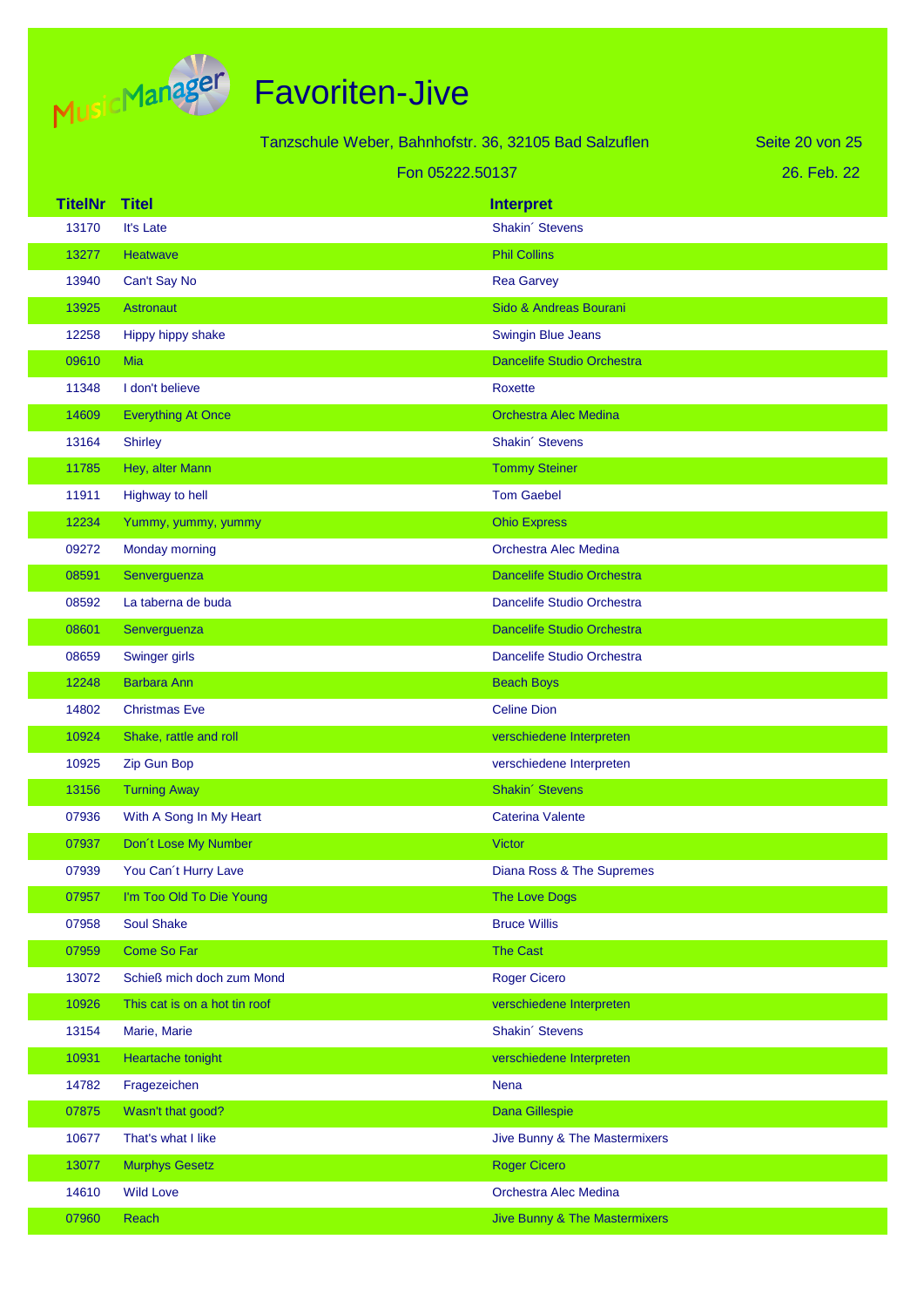

Tanzschule Weber, Bahnhofstr. 36, 32105 Bad Salzuflen

Seite 21 von 25

| Fon 05222.50137 |  |  |  |  |
|-----------------|--|--|--|--|
|-----------------|--|--|--|--|

| <b>TitelNr</b> | <b>Titel</b>                  | <b>Interpret</b>                                 |
|----------------|-------------------------------|--------------------------------------------------|
| 13143          | Locked Out Of Heaven          | <b>Bruno Mars</b>                                |
| 11268          | Swinging radio                | verschiedene Interpreten                         |
| 12008          | Bruttosozialprodukt           | <b>Geier Sturzflug</b>                           |
| 11267          | <b>Ugly Papa</b>              | verschiedene Interpreten                         |
| 10651          | <b>Trumpet Blues</b>          | The Peres Blanca Band / El Gato Rhythm Orchester |
| 10652          | <b>Schwarze Augen</b>         | The Peres Blanca Band / El Gato Rhythm Orchester |
| 10676          | That's what I like            | Jive Bunny & The Mastermixers                    |
| 10681          | Crazy time rock               | <b>The Dirty Doggies</b>                         |
| 10682          | Great balls of fire           | Die Spätheimkehrer                               |
| 11084          | D.Dish, S.Soul                | Best 100 funky House tunes chart                 |
| 11270          | Shame shame                   | verschiedene Interpreten                         |
| 11266          | No mama no papa               | verschiedene Interpreten                         |
| 12002          | Ich will Spass                | <b>Markus</b>                                    |
| 13507          | Up Up and Away                | <b>Tom Gäbel</b>                                 |
| 11269          | Straighten up                 | verschiedene Interpreten                         |
| 11271          | <b>Get happy</b>              | verschiedene Interpreten                         |
| 11272          | No me moleste mosquito        | verschiedene Interpreten                         |
| 11273          | It's not unusual              | verschiedene Interpreten                         |
| 11993          | König von Deutschland         | <b>Rio Reiser</b>                                |
| 11997          | Linda                         | <b>The Ace Cats</b>                              |
| 11086          | Hollywood - Hollywood Edition | Michael Bublé                                    |
| 14892          | Schön Daß du Da Bist          | <b>Roger Cicero</b>                              |
| 13493          | Kann Denn Liebe Sünde Sein    | <b>Udo Lindenberg</b>                            |
| 14057          | Gib Dein Herz Um Keine Krone  | <b>Matthias Reim</b>                             |
| 14115          | Ich Bin Bei Dir               | Eva Luginger                                     |
| 14398          | <b>Beautiful Day</b>          | IL Volo                                          |
| 14508          | Sun Is Shining                | <b>Axwell</b>                                    |
| 14509          | <b>Crackers</b>               | <b>Barbara Mandrell</b>                          |
| 14641          | <b>Je Veux</b>                | Orquesta Alec Medina                             |
| 14642          | <b>Taken By A Stranger</b>    | Orquesta Alec Medina                             |
| 14698          | Mo Jive                       | Vio Friedmann                                    |
| 14779          | Anyplace, Anywhere, Anytime   | <b>Nena</b>                                      |
| 13755          | The Boy From New Yorck City   | <b>Top Time Orchester</b>                        |
| 14870          | Schlampenfieber               | Rosenstolz                                       |
| 13663          | Walk On By                    | Leroy Van Dyke                                   |
| 14895          | So Geil Berlin                | <b>Roger Cicero</b>                              |
| 15029          | <b>She Bangs</b>              | <b>Ricky Martin</b>                              |
| 15038          | <b>She Bangs</b>              | <b>Ricky Martin</b>                              |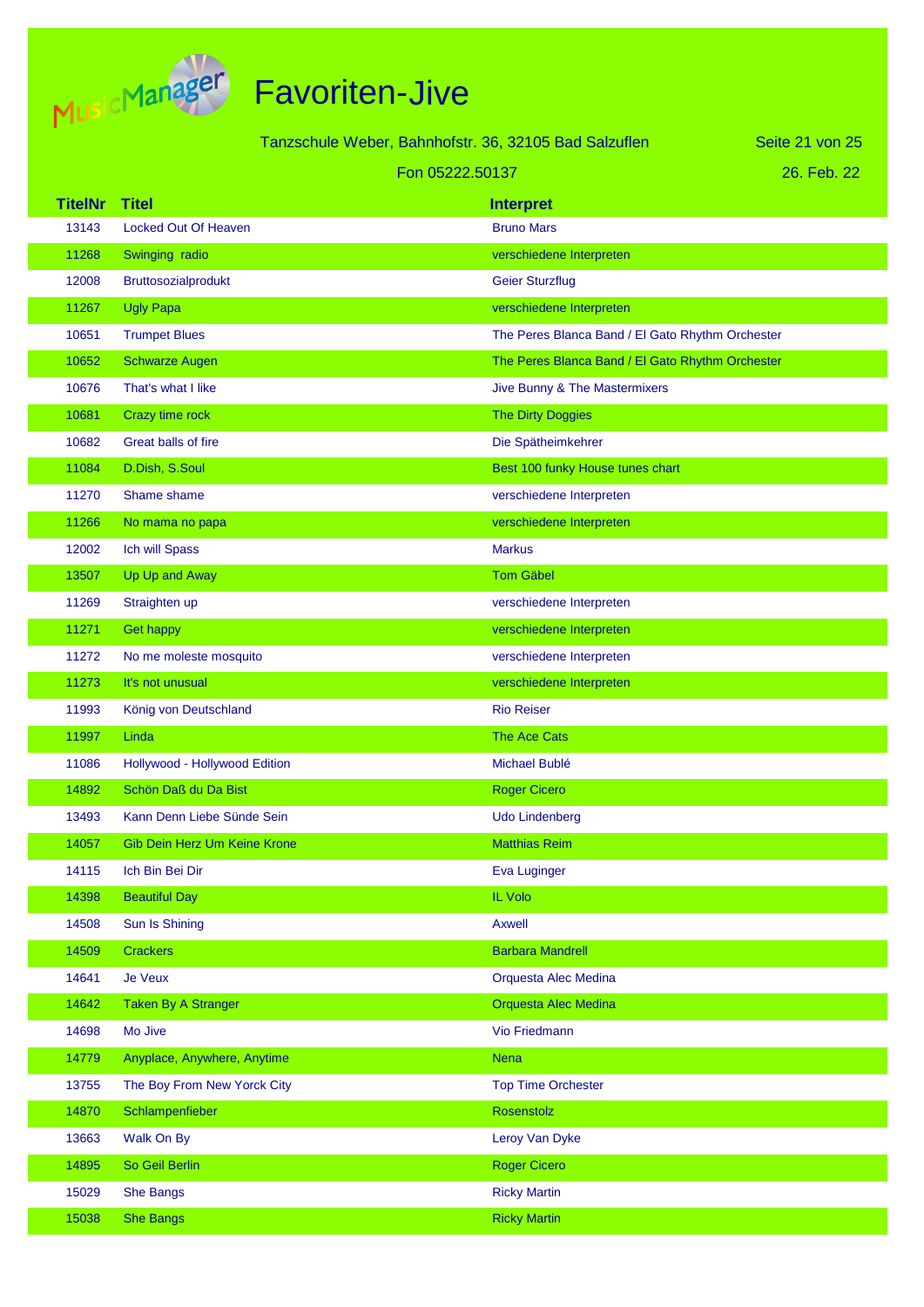

|                | Tanzschule Weber, Bahnhofstr. 36, 32105 Bad Salzuflen |                                                  | Seite 22 von 25 |
|----------------|-------------------------------------------------------|--------------------------------------------------|-----------------|
|                | Fon 05222.50137                                       |                                                  | 26. Feb. 22     |
| <b>TitelNr</b> | <b>Titel</b>                                          | <b>Interpret</b>                                 |                 |
| 15109          | <b>Ready Steady Go</b>                                | Elli                                             |                 |
| 15120          | Aber Liebe Ist Es Nicht                               | <b>Gitte Haenning</b>                            |                 |
| 15220          | <b>Schief</b>                                         | <b>Anne Becker</b>                               |                 |
| 15221          | <b>Blond Girls</b>                                    | <b>Timo Zwarg</b>                                |                 |
| 15222          | My Neighbour                                          | Anne Becker & Stefan Rozyczka                    |                 |
| 15298          | <b>Cuba Cuba</b>                                      | <b>Sammy s Groove Station</b>                    |                 |
| 15444          | Geronimo                                              | Sheppard                                         |                 |
| 14789          | Irgendwie, Irgendwo, Irgendwann                       | <b>Nena</b>                                      |                 |
| 13598          | <b>Camptown Races</b>                                 | Ray Hamilton Orchestra                           |                 |
| 13240          | <b>Straight Up</b>                                    | <b>Klaus Hallen</b>                              |                 |
| 13351          | <b>Everybody Needs Somebody</b>                       | <b>Klaus Hallen Tanzorchester</b>                |                 |
| 13414          | <b>Back On Her Mind Again</b>                         | <b>Johnny Rodriguez</b>                          |                 |
| 13420          | Down To My Last Tear Drop                             | <b>Tanya Tucker</b>                              |                 |
| 13434          | 2 Become 1                                            | <b>Tanzorchester Klaus Hallen</b>                |                 |
| 13487          | <b>Mach keinen Stress</b>                             | Die Prinzen                                      |                 |
| 13492          | <b>Honky Tonky Show</b>                               | <b>Udo Lindenberg</b>                            |                 |
| 10650          | <b>Swanee River</b>                                   | The Peres Blanca Band / El Gato Rhythm Orchester |                 |
| 13501          | Reeperbahn - Penny Lane                               | <b>Udo Lindenberg</b>                            |                 |
| 09968          | The walking blues                                     | <b>Royal Crown Revue</b>                         |                 |
| 13965          | Ich Hab Das Träumen Verlernt                          | <b>Linda Feller</b>                              |                 |
| 13595          | Don't worry be happy                                  | Ray Hamilton Orchestra                           |                 |
| 13239          | Viva La Mamma                                         | <b>Klaus Hallen</b>                              |                 |
| 13601          | Can't buy me love                                     | Ray Hamilton Orchestra                           |                 |
| 13604          | Chain reaction                                        | <b>Ray Hamilton Orchestra</b>                    |                 |
| 13607          | <b>Crocodile Rock</b>                                 | Ray Hamilton Orchestra                           |                 |
| 13610          | Come back my love                                     | <b>Ray Hamilton Orchestra</b>                    |                 |
| 13613          | Fly me to the moon                                    | Ray Hamilton Orchestra                           |                 |
| 13628          | Red sails in the sunset                               | <b>Ray Hamilton Orchestra</b>                    |                 |
| 13631          | This ole house                                        | <b>Ray Hamilton Orchestra</b>                    |                 |
| 13634          | When I'm walkin                                       | <b>Ray Hamilton Orchestra</b>                    |                 |
| 13637          | Why do fools                                          | Ray Hamilton Orchestra                           |                 |
| 13662          | First Date, First Kiss, First Love                    | <b>Sonny James</b>                               |                 |
| 13531          | Never Ever                                            | <b>Tom Gaebel</b>                                |                 |
| 08540          | To my father's house                                  | Dancelife Studio Orchestra                       |                 |
| 10273          | Always on my mind                                     | verschiedene Interpreten                         |                 |
| 08249          | You're A Friend Of Mine                               | Dancelife Studio Orchestra                       |                 |
| 08268          | Chiuahua                                              | Dancelife Studio Orchestra                       |                 |
| 08269          | Me Gustas Tu                                          | Dancelife Studio Orchestra                       |                 |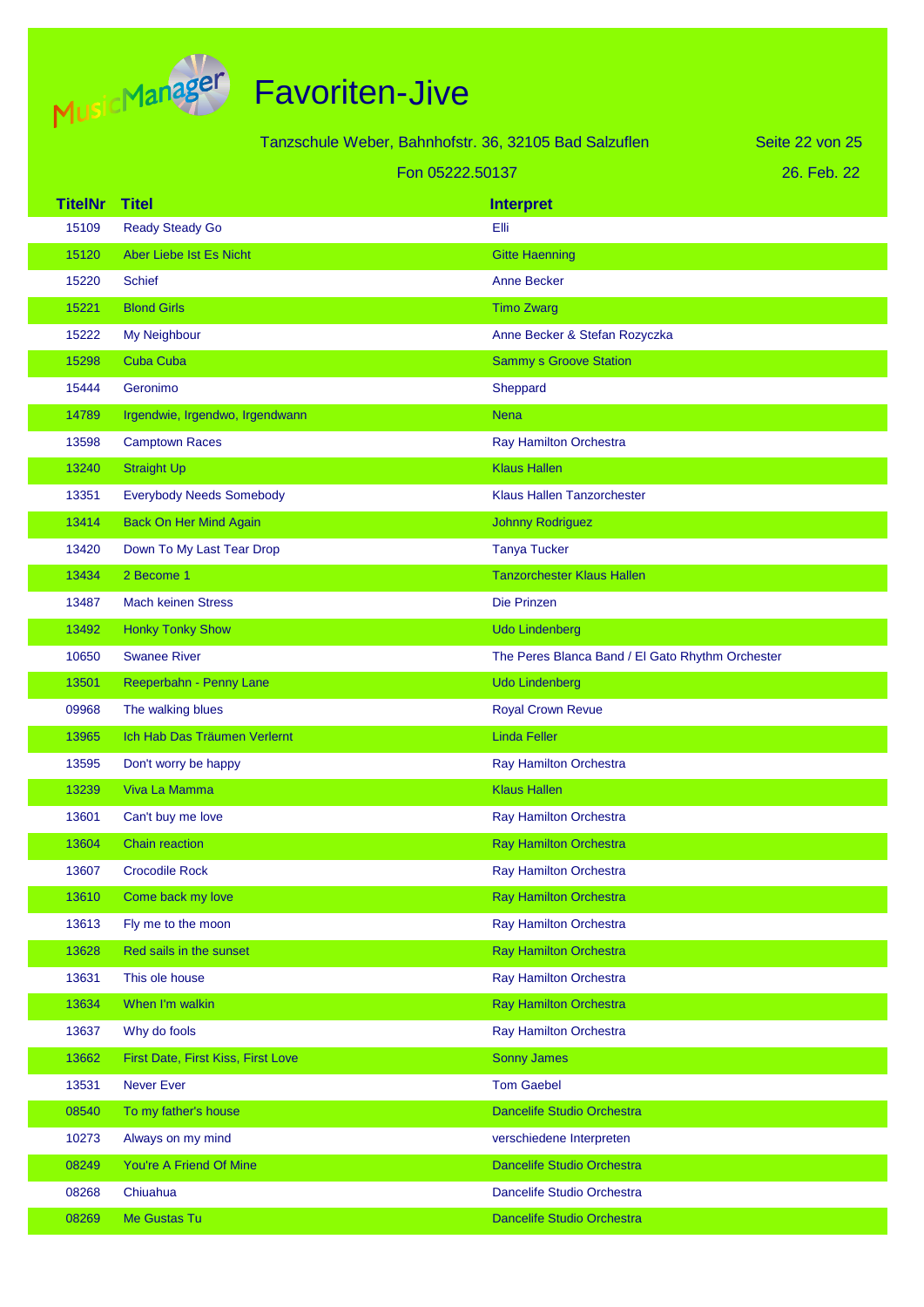

|                | Tanzschule Weber, Bahnhofstr. 36, 32105 Bad Salzuflen                                 |                                         | Seite 23 von 25 |
|----------------|---------------------------------------------------------------------------------------|-----------------------------------------|-----------------|
|                | Fon 05222.50137                                                                       |                                         | 26. Feb. 22     |
| <b>TitelNr</b> | <b>Titel</b>                                                                          | <b>Interpret</b>                        |                 |
| 08270          | Mambo Jambo                                                                           | Dancelife Studio Orchestra              |                 |
| 08275          | <b>Tengo Un Nivia Tantrico</b>                                                        | <b>Dancelife Studio Orchestra</b>       |                 |
| 08288          | <b>Drunk Daddy</b>                                                                    | Dancelife Studio Orchestra              |                 |
| 08289          | <b>Dirty Boogie</b>                                                                   | <b>Dancelife Studio Orchestra</b>       |                 |
| 08380          | <b>Freeze frame</b>                                                                   | Dancelife Studio Orchestra              |                 |
| 08401          | When I'm walking                                                                      | The Ray Hamilton Ballroom Orchestra     |                 |
| 08187          | Do the cha cha cha                                                                    | alex swings oscar sings                 |                 |
| 08500          | Rumpelstilzchen-Jive                                                                  | <b>Günter Noris</b>                     |                 |
| 08186          | I ain't gonna do it                                                                   | Al copley                               |                 |
| 08581          | <b>Greased lightning</b>                                                              | <b>Dancelife Studio Orchestra</b>       |                 |
| 08660          | Mambo jambo                                                                           | Dancelife Studio Orchestra              |                 |
| 08707          | <b>Summer love</b>                                                                    | tim tim                                 |                 |
| 08708          | Strong together                                                                       | Kidda                                   |                 |
| 08709          | <b>Holiday Romance</b>                                                                | <b>Johnny Favourite Swing Orchestra</b> |                 |
| 08710          | Snatch and grab it                                                                    | Dana Gillespie                          |                 |
| 08711          | We still talk                                                                         | <b>Johnny Favourite Swing Orchestra</b> |                 |
| 08712          | No can do                                                                             | <b>Dennis Delano</b>                    |                 |
| 08713          | In the Mood/Opus 1/Don't Get Around Much Anymore/I'm beginni The Power Pack Orchestra |                                         |                 |
| 09970          | Gotta get on this train                                                               | Georgie Fame                            |                 |
| 08763          | <b>Crazy legs</b>                                                                     | <b>Jeff Beck</b>                        |                 |
| 08421          | La Bamba                                                                              | The Ray Hamilton Ballroom Orchestra     |                 |
| 08151          | You Wanna Be Americano                                                                | Lou Bega                                |                 |
| 07629          | <b>Keeps Getting Better</b>                                                           | Orchestra Alec Medina                   |                 |
| 07670          | Hawaii five-0                                                                         | <b>Dancelife Studio Orchestra</b>       |                 |
| 07672          | Jive-Making                                                                           | Dancelife Studio Orchestra              |                 |
| 07689          | Calling (Doom Dada)                                                                   | Dancelife Studio Orchestra              |                 |
| 07747          | Quedate                                                                               | Dancelife Studio Orchestra              |                 |
| 07761          | Love you done me wrong                                                                | <b>Dancelife Studio Orchestra</b>       |                 |
| 07762          | Whaddaya want                                                                         | Dancelife Studio Orchestra              |                 |
| 07766          | At the party                                                                          | Dancelife Studio Orchestra              |                 |
| 07837          | Hip hop jive                                                                          | Dancelife Studio Orchestra              |                 |
| 07842          | Del pies a cabeza                                                                     | Dancelife Studio Orchestra              |                 |
| 08248          | What I Like About You                                                                 | Dancelife Studio Orchestra              |                 |
| 08150          | Jumpin' Tonight                                                                       | Johnny Nocturne Band & Kim Nalley       |                 |
| 08764          | House of blue lights                                                                  | Asleep at the Wheel                     |                 |
| 08152          | <b>Scream In The Night</b>                                                            | <b>Candye Kane</b>                      |                 |
| 08153          | In The Copa Room                                                                      | Big Kahuna & The Copa Cat Pack          |                 |
| 08154          | <b>Rock This Joint</b>                                                                | Maria vincent & The Millionaires        |                 |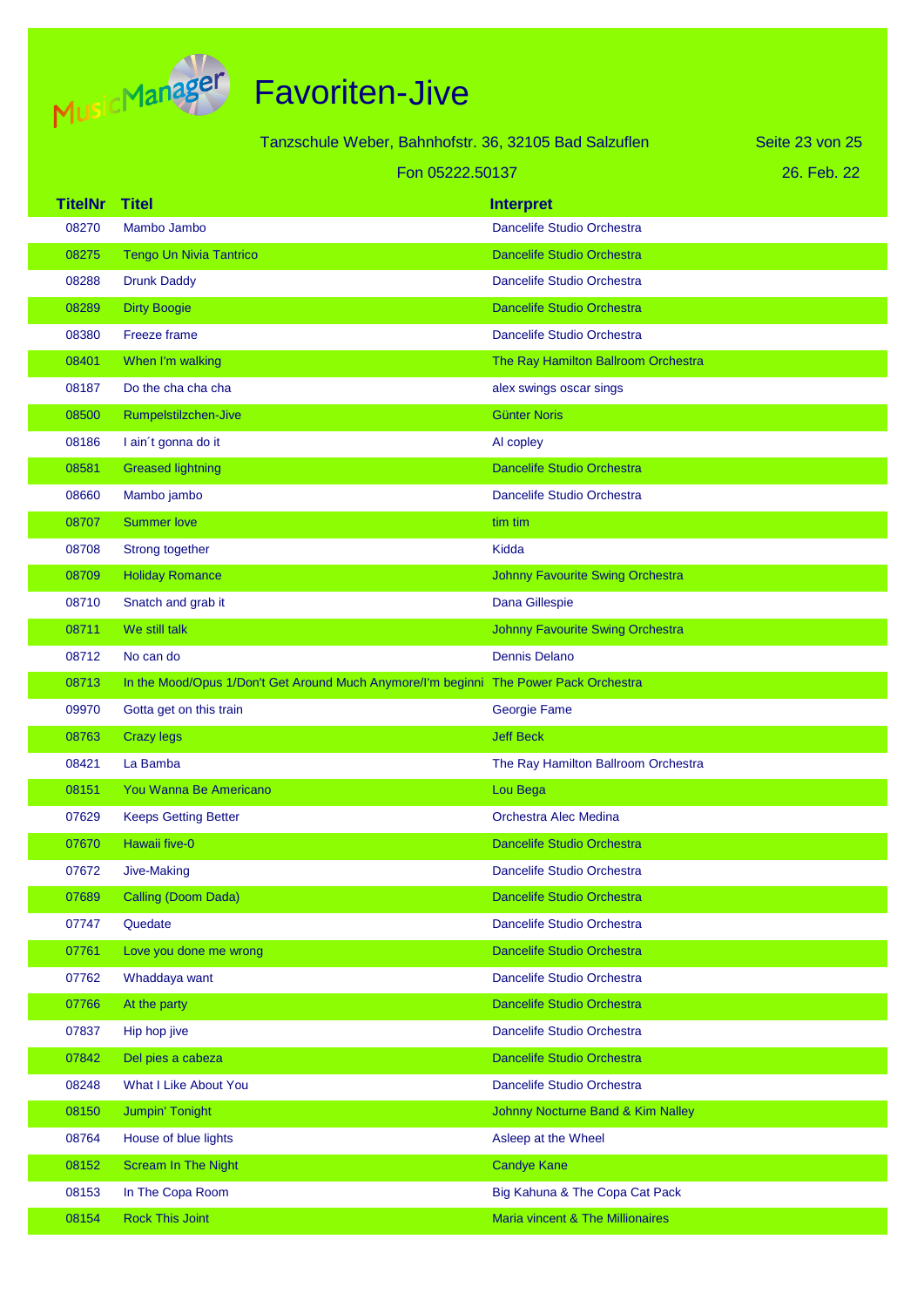

|                | Tanzschule Weber, Bahnhofstr. 36, 32105 Bad Salzuflen |                                   | Seite 24 von 25 |
|----------------|-------------------------------------------------------|-----------------------------------|-----------------|
|                |                                                       | Fon 05222.50137                   | 26. Feb. 22     |
| <b>TitelNr</b> | <b>Titel</b>                                          | <b>Interpret</b>                  |                 |
| 08155          | I Can't Believe That You're In Love With Me           | <b>Keely Smith</b>                |                 |
| 08156          | If You Know It                                        | <b>Roomful of Blues</b>           |                 |
| 08157          | <b>Dixie</b>                                          | <b>The Mambo Rebels</b>           |                 |
| 08158          | Goldeneye                                             | Mr Bond & Pat Appleton            |                 |
| 08159          | <b>Baila Mi Ritmo</b>                                 | <b>Gibson Brothers</b>            |                 |
| 08183          | Jump, jive and shake                                  | Dr. Zoot                          |                 |
| 08184          | Chicky-mo                                             | the ray gelato giants             |                 |
| 08185          | Gettin in the mood                                    | <b>Brian Setzer orchestra</b>     |                 |
| 08115          | Mia                                                   | Dancelife Studio Orchestra        |                 |
| 09565          | <b>Sweat</b>                                          | <b>Dancelife Studio Orchestra</b> |                 |
| 09383          | Tu veneno                                             | Dancelife Studio Orchestra        |                 |
| 08765          | Wrong Lake to catch a fish                            | <b>The Love Dogs</b>              |                 |
| 09400          | Jump&Jive                                             | Dancelife Studio Orchestra        |                 |
| 08762          | Baby likes to rock it                                 | <b>The Tractors</b>               |                 |
| 09402          | I saw her standing there                              | Dancelife Studio Orchestra        |                 |
| 09403          | At the hop                                            | <b>Dancelife Studio Orchestra</b> |                 |
| 09404          | Bim bam                                               | Dancelife Studio Orchestra        |                 |
| 09408          | La taberna del buda                                   | <b>Dancelife Studio Orchestra</b> |                 |
| 09468          | On the radio                                          | May-Records                       |                 |
| 09382          | Objection                                             | <b>Dancelife Studio Orchestra</b> |                 |
| 09564          | La traviesa                                           | Dancelife Studio Orchestra        |                 |
| 09388          | Aserje                                                | <b>Dancelife Studio Orchestra</b> |                 |
| 09570          | Tu veneno                                             | Dancelife Studio Orchestra        |                 |
| 09612          | Would you?                                            | <b>Dancelife Studio Orchestra</b> |                 |
| 09762          | Sehnsucht Nach Dir                                    | <b>Wolfgang Petry</b>             |                 |
| 09763          | Scheissegal                                           | <b>Wolfgang Petry</b>             |                 |
| 09963          | Big time operator                                     | <b>Big Bad Voodoo Daddy</b>       |                 |
| 09965          | Ain't nobody here but us chickens                     | <b>Lisa Stansfield</b>            |                 |
| 09967          | Jump jive & shake                                     | Dr. Zoot                          |                 |
| 06990          | Doin' it right                                        | <b>Powder Blues</b>               |                 |
| 09969          | Mona Lisa                                             | <b>Brian Setzer orchestra</b>     |                 |
| 09971          | Candyman                                              | <b>Christina Aguilera</b>         |                 |
| 09563          | Bye bye                                               | Dancelife Studio Orchestra        |                 |
| 08956          | Non, non, rien n'achange                              | <b>Casa Musica</b>                |                 |
| 08766          | Lotta lovin'                                          | Jeff Beck & The Big Town Playboys |                 |
| 08767          | Don't wanna be your man                               | <b>DJ The Beat</b>                |                 |
| 08950          | At the hop                                            | <b>Casa Musica</b>                |                 |
| 08951          | Bim bam                                               | <b>Casa Musica</b>                |                 |